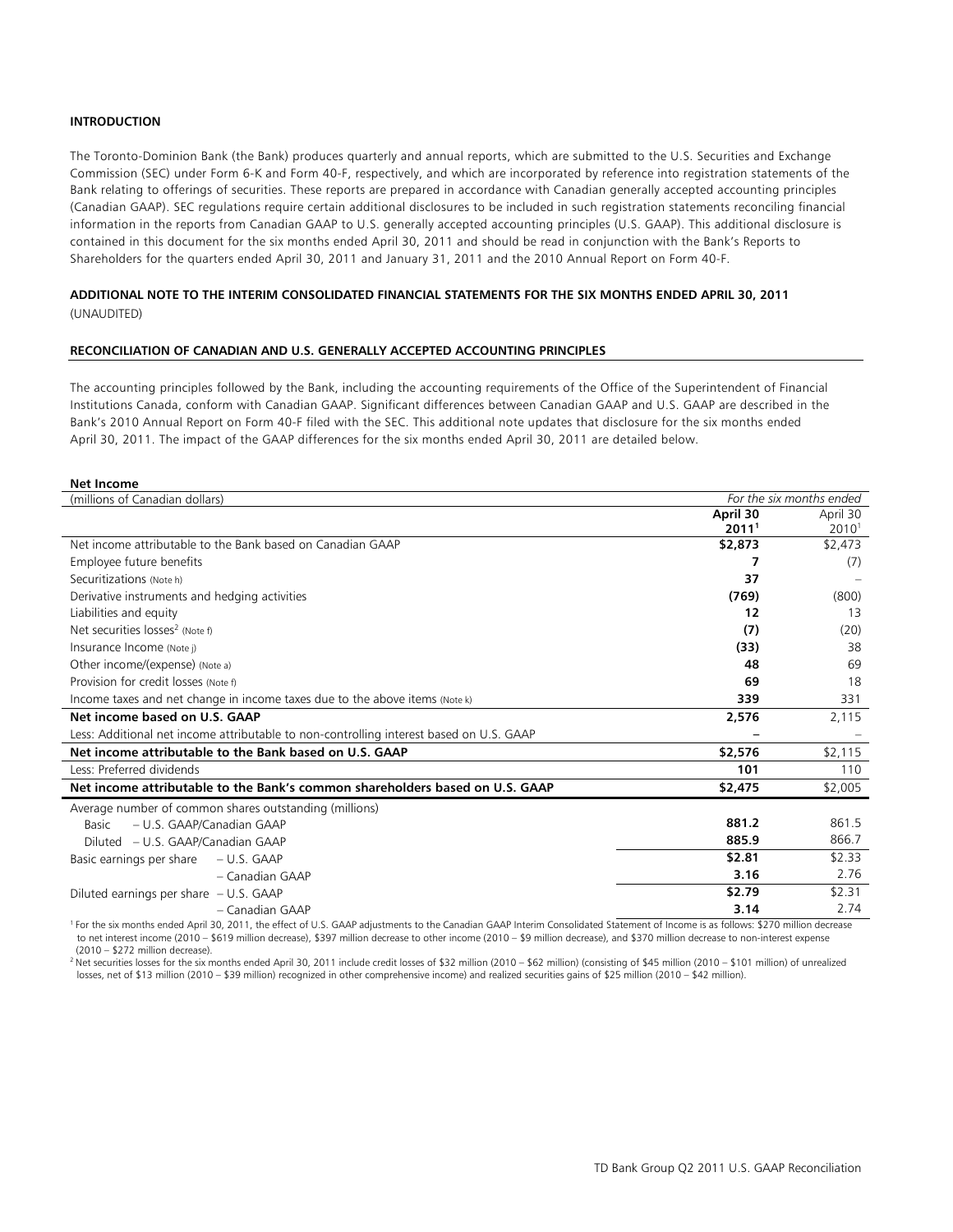## **Interim Consolidated Statement of Comprehensive Income**

| (millions of Canadian dollars)                                                                         |             |             |           | For the six months ended |
|--------------------------------------------------------------------------------------------------------|-------------|-------------|-----------|--------------------------|
|                                                                                                        |             |             | April 30  | April 30                 |
|                                                                                                        |             |             | 2011      | 2010                     |
|                                                                                                        | Canadian    | Adjust-     |           |                          |
|                                                                                                        | <b>GAAP</b> | ments       | U.S. GAAP | U.S. GAAP                |
| Net income attributable to the Bank                                                                    | \$2,873     | $$^{(297)}$ | \$2,576   | \$2,115                  |
|                                                                                                        |             |             |           |                          |
| Other comprehensive income (loss), net of income taxes                                                 |             |             |           |                          |
| Change in unrealized gains (losses) on available-for-sale securities,                                  |             |             |           |                          |
| net of hedging activities <sup>1</sup>                                                                 | (285)       | (162)       | (447)     | 63                       |
| Reclassification to earnings of net losses (gains) in respect of                                       |             |             |           |                          |
| available-for-sale Securities <sup>2</sup>                                                             | 3           |             | 3         | (3)                      |
| Net change in unrealized foreign currency translation gains (losses)                                   |             |             |           |                          |
| on investments in subsidiaries, net of hedging activities <sup>3,4</sup>                               | (1,746)     | (87)        | (1,833)   | (1, 566)                 |
| Change in net gains (losses) on derivative instruments designated                                      |             |             |           |                          |
| as cash flow Hedges <sup>5</sup>                                                                       | (800)       | 737         | (63)      | 636                      |
| Reclassification to earnings of gains on cash flow hedges <sup>6</sup>                                 | (330)       |             | (330)     | (581)                    |
| Pension liability adjustment <sup>7</sup>                                                              |             | 46          | 46        | (3)                      |
|                                                                                                        |             |             |           |                          |
| Other comprehensive income (loss), net of tax                                                          | (3, 158)    | 534         | (2,624)   | (1,454)                  |
| Comprehensive income attributable to the Bank                                                          | (285)       | 237         | (48)      | 661                      |
| Add: Comprehensive income attributable to non-controlling interest                                     | (51)        |             | (51)      | 53                       |
| Total comprehensive income                                                                             | $$$ (336)   | \$237       | \$(99)    | \$714                    |
| <sup>1</sup> Net of income tax provision (benefit) of (\$201) million (April 30, 2010 – \$92 million). |             |             |           |                          |
| <sup>2</sup> Net of income tax benefit of \$3 million (April 30, 2010 - nil).                          |             |             |           |                          |

<sup>3</sup> Net of income tax provision of \$396 million (April 30, 2010 – \$367 million).

<sup>4</sup> Includes \$1,096 million (April 30, 2010 – \$997 million) of after-tax gains arising from hedges of the Bank's investment in foreign operations.<br><sup>5</sup> Not of income tax provision (bonefit) of (\$7) million (April 30, 2010 –

<sup>5</sup> Net of income tax provision (benefit) of (\$7) million (April 30, 2010 – \$314 million).<br><sup>6</sup> Net of income tax provision of \$148 million (April 30, 2010 – \$269 million).

7 Net of income tax provision (benefit) of (\$9) million (April 30, 2010 – \$20 million).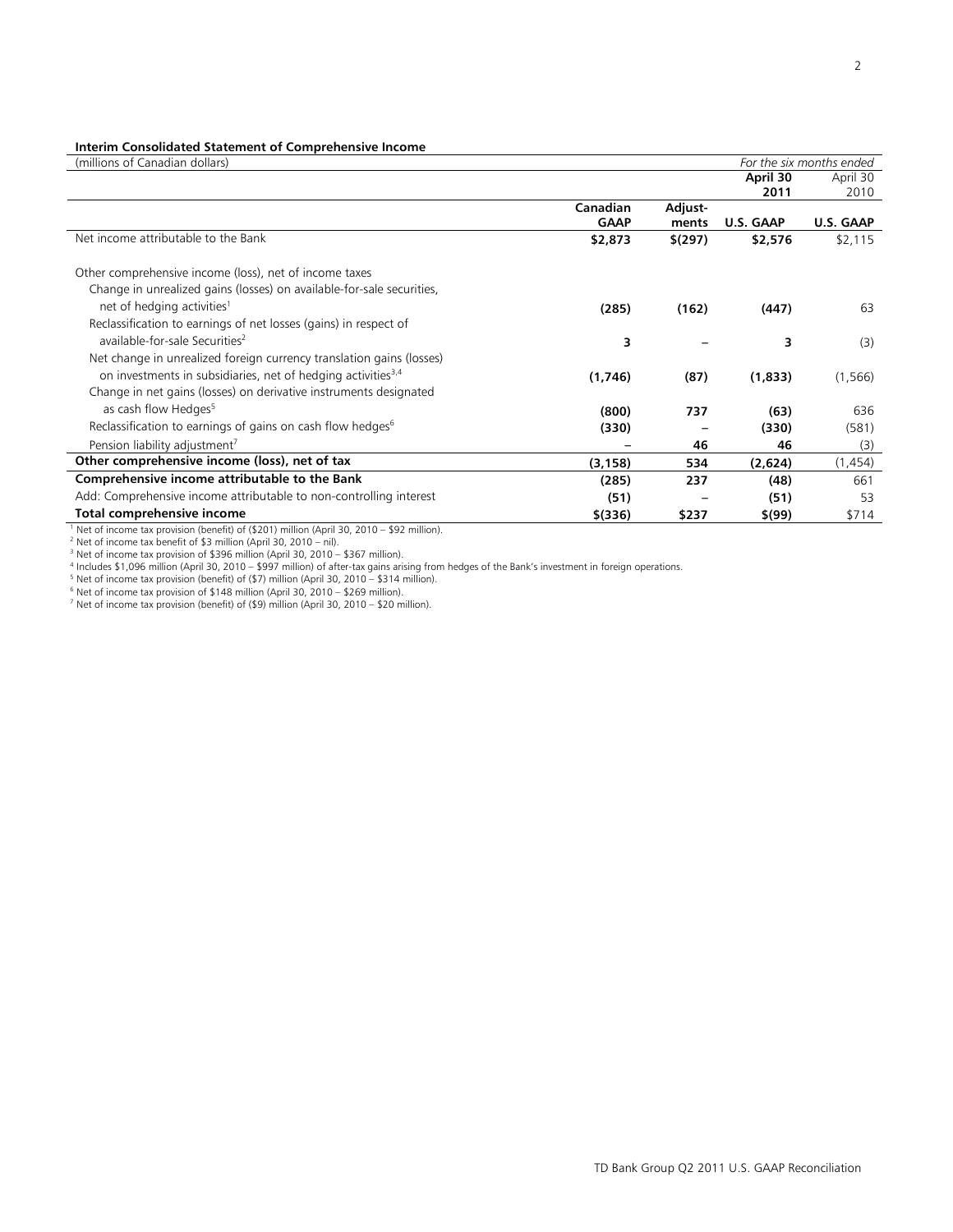#### **Condensed Interim Consolidated Balance Sheet**

(millions of Canadian dollars) *As at* **April 30 2011** October 31 2010 **Canadian GAAP Adjustments U.S. GAAP** Canadian GAAP Adjustments  $115$ GAAP **Assets**  Cash and due from banks **\$3,086 – \$3,086** \$2,574 \$– \$2,574 Interest-bearing deposits with banks **13,672 (5,067) 8,605** 19,136 (4,768) 14,368 **Securities** Trading **63,475 (302) 63,173** 56,559 502 57,061 Designated as trading under the fair value option **3,162 (995) 2,167** 2,983 – 2,983 Available-for-sale **103,408 191 103,599** 102,355 15,474 117,829 Held-to-maturity **7,818 (7,394) 424** 9,715 (9,180) 535 Securities purchased under reverse repurchase agreements **50,341 – 50,341** 50,658 – 50,658 Loans Residential mortgages **77,429 12,834 90,263** 71,507 (632) 70,875 Consumer instalment and other personal **108,005 5,908 113,913** 100,880 – 100,880 Credit card **8,954 – 8,954** 8,870 – 8,870 Business and government **82,248 (82) 82,166** 83,396 (316) 83,080 Business and government designated as trading under the fair value option **36 81 117** 85 27 112 Debt securities classified as loans **6,388 (6,388) –** 7,591 (7,591) – Allowance for loan losses **(2,312) 351 (1,961)** (2,309) 303 (2,006) Loans, net of allowance for loan losses **280,748 12,704 293,452** 270,020 (8,209) 261,811 Investment in TD Ameritrade **4,921 – 4,921** 5,485 – 5,485 Derivatives **50,208 (39,402) 10,806** 51,675 (42,039) 9,636 Goodwill **13,685 (65) 13,620** 14,460 (20) 14,440 Other intangibles **2,164** (1) 2,157 2,093 (8) 2,085<br>
Other assets 33,179 3,761 38,940 31,832 5,325 37,157 Other assets **33,179 5,761 38,940** 31,832 5,325 37,157 **Total assets \$629,867 \$(34,576) \$595,291** \$619,545 \$(42,923) \$576,622 **Liabilities**  Deposits **\$437,936 \$(4,460) \$433,476** \$429,971 \$(3,653) \$426,318 Derivatives **55,033 (40,775) 14,258** 53,685 (42,753) 10,932 Other liabilities **81,023 11,465 92,488** 79,006 4,354 83,360 Subordinated notes and debentures **12,504 – 12,504** 12,506 – 12,506 Liabilities for preferred shares **580 (550) 30** 582 (550) 32 **Total liabilities 587,076 (34,320) 552,756** 575,750 (42,602) 533,148 **Equity** Bank shareholders' equity Common shares **17,293 – 17,293** 16,730 39 16,769 Preferred shares **3,395 550 3,945** 3,395 550 3,945 Treasury shares **(104) – (104)** (92) – (92) Contributed surplus **276 (6) 270** 305 (6) 299 Retained earnings (Notes b, h) Accumulated other comprehensive income Net unrealized gain on available-for-sale securities, net of hedging activities1 **911 5083 1,4193** 1,193 670 1,863 Net unrealized foreign currency translation loss on investments in subsidiaries, net of hedging activities **(4,647) (115) (4,762)** (2,901) (28) (2,929) Net gain on derivatives designated as cash flow hedges **1,583** (862) 721 2,713 (1,599) 1,114<br>Pension liability adjustment **1,000 1,114** (1939) 1,114 Pension liability adjustment<br>
tal accumulated other comprehensive income (loss) (2,153) (1,262) (3,415) 1,005 (1,796) Total accumulated other comprehensive income (loss) **(2,153) (1,262) (3,415)** 1,005 (1,796) (791) **Total Bank shareholders' equity 1,461** – 1,4**61** – 1,493 – 1,493<br> **1,493** – 1,493<br> **1,493** – 1,493<br> **1,493** – 1,493<br> **1,493** – 1,493<br> **1,493** – 1,493<br> **1,493** – 1,493 **Total equity 42,791 (256) 42,535** 43,795 (321) 43,474 **Total liabilities and equity \$629,867 \$(34,576) \$595,291** \$619,545 \$(42,923) \$576,622

Includes \$13 million (October 31, 2010 – \$61 million) of the non-credit component of other-than-temporary impairment related to available-for-sale debt securities.

<sup>2</sup> Opening retained earnings has decreased by \$110 million as a result of the implementation of ASC 810 Consolidations and ASC 860 Transfers and Servicing on November 1, 2010.<br><sup>3</sup> Other comprehensive income has been incre

implementation of ASC 860 on November 1, 2010.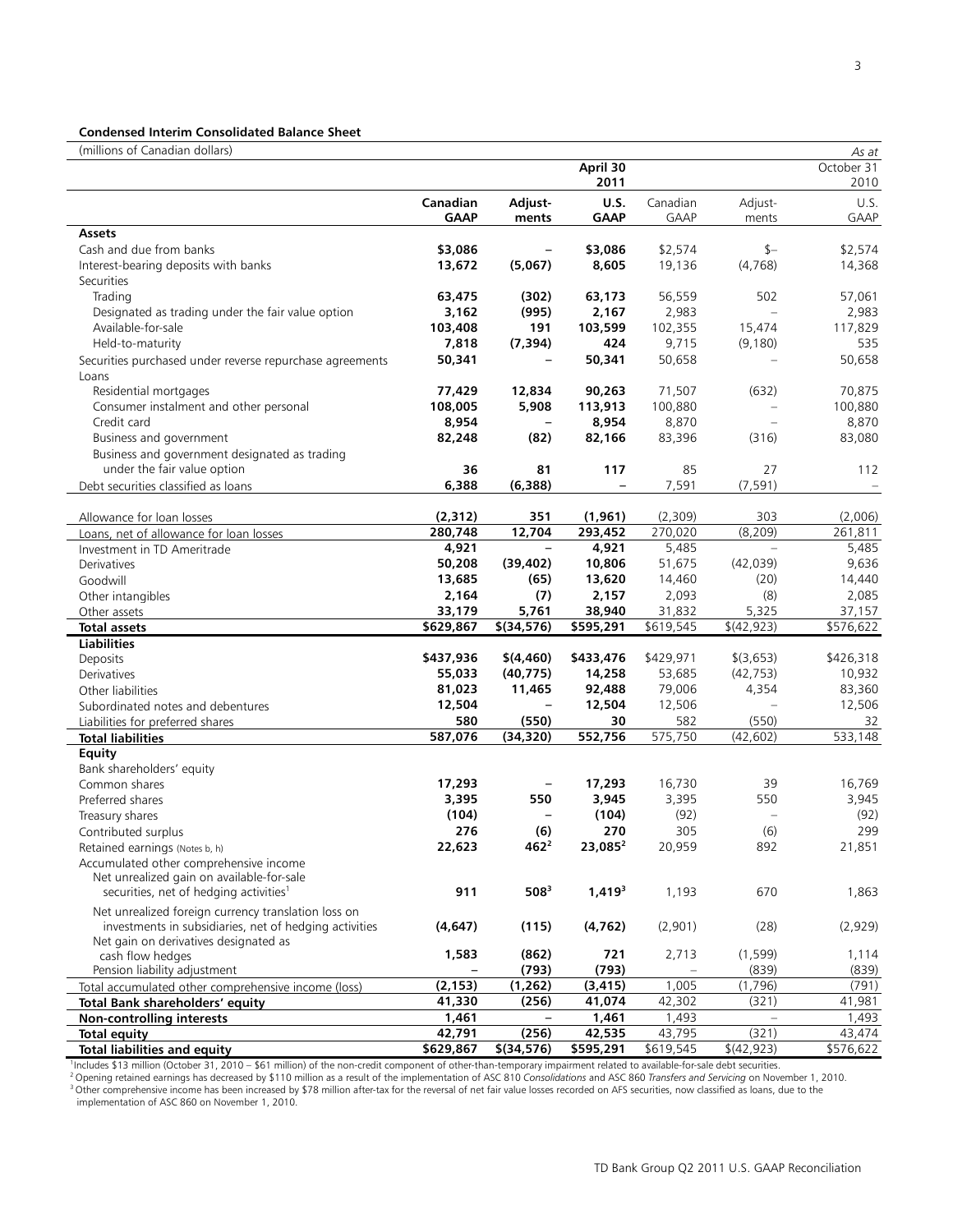# **Interim Consolidated Statement of Cash Flows**

| (millions of Canadian dollars)                                               |             |                          |                |               |                          | For the six months ended |
|------------------------------------------------------------------------------|-------------|--------------------------|----------------|---------------|--------------------------|--------------------------|
|                                                                              |             |                          | April 30, 2011 |               |                          | April 30, 2010           |
|                                                                              | Canadian    | Adjust-                  | <b>U.S.</b>    | Canadian      | Adjust-                  | U.S.                     |
|                                                                              | <b>GAAP</b> | ments                    | <b>GAAP</b>    | <b>GAAP</b>   | ments                    | GAAP                     |
| Cash flows from (used in) operating activities                               |             |                          |                |               |                          |                          |
| Net income attributable to the Bank                                          | \$2,873     | \$(297)                  | \$2,576        | \$2,473       | $$$ (358)                | \$2,115                  |
| Adjustments to determine net cash flows from (used in) operating activities: |             |                          |                |               |                          |                          |
| Provision for credit losses                                                  | 757         | (69)                     | 688            | 882           | (18)                     | 864                      |
| Restructuring costs                                                          |             |                          |                | 17            | $\frac{1}{2}$            | 17                       |
| Depreciation                                                                 | 235         | $\overline{\phantom{a}}$ | 235            | 275           | $\overline{\phantom{a}}$ | 275                      |
| Amortization of other intangibles                                            | 346         | $\qquad \qquad -$        | 346            | 298           | $\qquad \qquad -$        | 298                      |
| Net securities losses (gains)                                                | (85)        | 7                        | (78)           | (64)          | 20                       | (44)                     |
| Net gain on securitizations                                                  | (116)       | $\qquad \qquad -$        | (116)          | (170)         | $\qquad \qquad -$        | (170)                    |
| Equity in net income of an associated company                                | (123)       | $\overline{\phantom{m}}$ | (123)          | (116)         | $\qquad \qquad -$        | (116)                    |
| Non-controlling interests                                                    | 51          |                          | 51             | 53            | $\frac{1}{2}$            | 53                       |
| Future income taxes                                                          | 18          | (339)                    | (321)          | 2             | (331)                    | (329)                    |
| Changes in operating assets and liabilities:                                 |             |                          |                |               |                          |                          |
| Current income taxes receivable and payable                                  | (663)       | $\overline{\phantom{0}}$ | (663)          | (116)         | $\overline{\phantom{0}}$ | (116)                    |
| Interest receivable and payable                                              | (193)       | $\overline{\phantom{m}}$ | (193)          | (48)          | $\qquad \qquad -$        | (48)                     |
| Trading securities                                                           | (7,095)     | $\overline{\phantom{m}}$ | (7,095)        | (3, 479)      | $\qquad \qquad -$        | (3, 479)                 |
| Derivative assets                                                            | 1,467       | (2,633)                  | (1, 166)       | 7,681         | (5, 499)                 | 2,182                    |
| Derivative liabilities                                                       | 1,348       | 1,977                    | 3,325          | (3,631)       | 5,375                    | 1,744                    |
| Other                                                                        | (1,599)     | 1,366                    | (233)          | (2,077)       | 824                      | (1,253)                  |
| Net cash from operating activities                                           | (2,779)     | 12                       | (2,767)        | 1,980         | 13                       | 1,993                    |
| Cash flows from (used in) financing activities                               |             |                          |                |               |                          |                          |
| Change in deposits                                                           | 7,965       | $\overline{\phantom{0}}$ | 7,965          | 10,158        | $\qquad \qquad -$        | 10,158                   |
| Change in securities sold short                                              | (1, 817)    | $\qquad \qquad -$        | (1, 817)       | 3,287         | $\qquad \qquad -$        | 3,287                    |
| Change in securities sold under repurchase agreements                        | (1,280)     | $\qquad \qquad -$        | (1, 280)       | 7,010         |                          | 7,010                    |
| Issue of subordinated notes and debentures                                   | 1,000       | $\overline{\phantom{m}}$ | 1,000          |               |                          |                          |
| Repayment of subordinated notes and debentures                               | (1,004)     | $\qquad \qquad -$        | (1,004)        | $\frac{1}{2}$ |                          |                          |
| Liability for preferred shares and capital trust securities                  | (2)         | $\overline{\phantom{a}}$ | (2)            | (895)         | $\equiv$                 | (895)                    |
| Translation adjustment on subordinated notes and debentures issued in a      |             |                          |                |               |                          |                          |
| foreign currency and other                                                   | 2           |                          | 2              | (55)          |                          | (55)                     |
| Common shares issued                                                         | 197         | $\overline{\phantom{a}}$ | 197            | 309           | $\equiv$                 | 309                      |
| Sale of treasury shares                                                      | 1,075       | $\qquad \qquad -$        | 1,075          | 1,127         | $\qquad \qquad -$        | 1,127                    |
| Purchase of treasury shares                                                  | (1,083)     | $\qquad \qquad -$        | (1,083)        | (1, 137)      | $\qquad \qquad -$        | (1, 137)                 |
| Dividends paid                                                               | (894)       | (12)                     | (906)          | (891)         | (13)                     | (904)                    |
| Net cash from financing activities                                           | 4,159       | (12)                     | 4,147          | 18,913        | (13)                     | 18,900                   |
| Cash flows from (used in) investing activities                               |             |                          |                |               |                          |                          |
| Interest-bearing deposits with banks                                         | 5,464       |                          | 5,464          | (2,940)       |                          | (2,940)                  |
| Activity in available-for-sale and held-to-maturity securities:              |             |                          |                |               |                          |                          |
| Purchases                                                                    | (29, 756)   | (71)                     | (29, 827)      | (40, 584)     |                          | (40, 584)                |
| Proceeds from maturities                                                     | 17,171      | 771                      | 17,942         | 18,167        |                          | 18,167                   |
| Proceeds from sales                                                          | 13,873      | 64                       | 13,937         | 13,148        |                          | 13,148                   |
| Net change in loans, net of securitizations                                  | (10, 823)   | (764)                    | (11, 587)      | (6,790)       | ÷                        | (6,790)                  |
| Proceeds from loan securitizations                                           | 6,558       |                          | 6,558          | 6,919         |                          | 6,919                    |
| Net purchases of premises and equipment                                      | (342)       | $\overline{\phantom{a}}$ | (342)          | (59)          | -                        | (59)                     |
| Securities purchased under reverse repurchase agreements                     | 317         |                          | 317            | (9, 344)      |                          | (9,344)                  |
| Acquisitions less cash and cash equivalents acquired                         | (3, 212)    |                          | (3, 212)       | 899           |                          | 899                      |
| Net cash used in investing activities                                        | (750)       | $\qquad \qquad -$        | (750)          | (20, 584)     | $\overline{\phantom{a}}$ | (20, 584)                |
| Effect of exchange rate changes on cash and cash equivalents                 | (118)       | $\overline{\phantom{a}}$ | (118)          | (94)          | $\equiv$                 | (94)                     |
| Net increase in cash and cash equivalents                                    | 512         |                          | 512            | 215           | $\qquad \qquad -$        | 215                      |
| Cash and cash equivalents at beginning of period                             | 2,574       | $\overline{\phantom{a}}$ | 2,574          | 2,414         | $\qquad \qquad =$        | 2,414                    |
| Cash and cash equivalents at end of period, represented by cash and          |             |                          |                |               |                          |                          |
| due from banks                                                               | \$3,086     | \$-                      | \$3,086        | \$2,629       | $$ -$                    | \$2,629                  |
| Supplementary disclosure of cash flow information:                           |             |                          |                |               |                          |                          |
| Amount of interest paid during the period                                    | \$3,052     | \$-                      | \$3,052        | \$3,091       | \$-                      | \$3,091                  |
| Amount of income taxes paid (refunded) during the period                     | 1,406       |                          | 1,406          | 768           |                          | 768                      |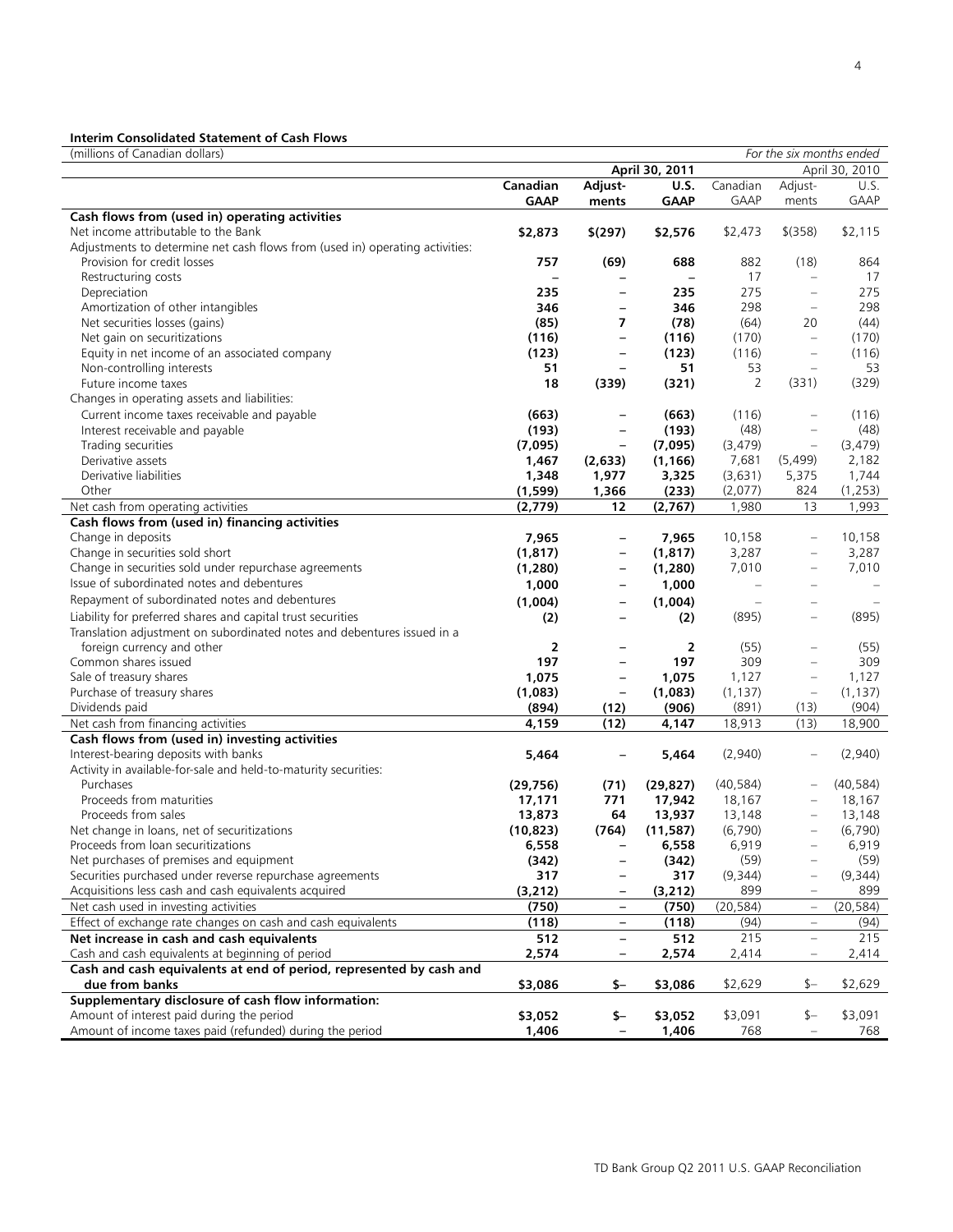## **SIGNIFICANT ACCOUNTING POLICY DIFFERENCES BETWEEN CANADIAN AND U.S. GAAP**

The following note disclosures contain Financial Accounting Standards Board (FASB) Statement No. 168 *The FASB Accounting Standards Codification* references. The Codification is the new single source of authoritative U.S. GAAP (ASC refers to Accounting Standards Codification).

## **U.S. GAAP DISCLOSURES PRESENTED ON A U.S. GAAP BASIS**

The following disclosures are presented on a U.S. GAAP basis to meet additional U.S. GAAP disclosure requirements.

#### **(a) BUSINESS COMBINATIONS**

Effective November 1, 2009, the Bank prospectively adopted FASB Statement (SFAS) No. 141 (revised) *Business Combinations* (ASC 805-10) which retains the fundamental concepts of SFAS No. 141 and requires the purchase method of accounting and identification of an acquirer for all business combinations. One of the differences as a result of adoption of this standard relates to integration and restructuring costs. Under U.S. GAAP, such costs are generally expensed when incurred while Canadian GAAP requires such costs to be capitalized as part of the purchase consideration. Adopting this standard increased non-interest expenses by \$24 million (six months ended April 30, 2010 – \$9 million). Please refer to Note 7 of the Bank's Canadian GAAP Interim Financial Statements within the Q2 2011 Report to Shareholders and Note 7, *Acquisitions and other* of the Bank's 2010 Canadian GAAP Consolidated Financial Statements for disclosure of the acquisitions which comprise the difference.

## **(b) NON-CONTROLLING INTEREST**

Effective November 1, 2009, the Bank adopted SFAS No. 160 *Non-controlling Interests* (SFAS 160/ASC 810-10-45-15) which establishes requirements for the accounting and reporting of non-controlling interests in subsidiaries and changes in ownership of subsidiaries. The standard requires that the equity interest of non-controlling shareholders and other equity holders in subsidiaries to be presented as a separate item within the Bank's shareholders' equity. After the initial adoption, upon a loss in control in a subsidiary, any retained non-controlling investment in the former subsidiary must be measured at fair value on the date of deconsolidation with a gain or loss to be recognized in income. After control is obtained, a change in ownership interests that does not result in a loss of control should be accounted for as an equity transaction.

 Under Canadian GAAP, non-controlling interests are presented in between liabilities and shareholders' equity in the Interim Consolidated Balance Sheet. Upon a loss in control in a subsidiary, any retained interest is remeasured based on an allocation from the previous carrying amount. Any ownership increase in a subsidiary already consolidated by the Bank is accounted for as a step acquisition. During the six months ended April 30, 2011, the Bank had transactions with its non-controlling interest, which had an immaterial impact to the Bank's equity. The adoption of this standard did not have a material impact on the financial position or earnings of the Bank.

 The following table provides a reconciliation of the beginning and ending balance of the shareholders' equity attributable to the non-controlling interest for the period:

## **Non-controlling interest**

| (millions of Canadian dollars)                                          |             |         |                |          | For the six months ended |                |
|-------------------------------------------------------------------------|-------------|---------|----------------|----------|--------------------------|----------------|
|                                                                         |             |         | April 30, 2011 |          |                          | April 30, 2010 |
|                                                                         | Canadian    | Adjust- | U.S.           | Canadian | Adjust-                  | U.S.           |
|                                                                         | <b>GAAP</b> | ments   | <b>GAAP</b>    | GAAP     | ments                    | <b>GAAP</b>    |
| Balance at the beginning of the period <sup>1</sup>                     | \$1,493     | S-      | \$1,493        | \$1,559  | \$895                    | \$2,454        |
| Net income attributable to non-controlling interest                     | 51          |         | 51             | 53       |                          | 53             |
| Ownership increase or decrease in subsidiaries and redemption of shares |             |         |                |          |                          |                |
| from non-controlling interest <sup>1</sup>                              |             |         |                | (28)     | (895)                    | (923)          |
| Foreign exchange and other adjustments                                  | (83)        |         | (83)           | (93)     |                          | (93)           |
| Balance at the end of the period                                        | \$1,461     |         | \$1,461        | \$1,491  | $S-$                     | \$1,491        |

<sup>1</sup>Under Canadian GAAP, certain innovative capital structures are classified as liabilities and their corresponding distributions are recorded as interest expense. However, under U.S. GAAP these structures are considered non-controlling interest. On December 31, 2009, one of these innovative structures redeemed all outstanding units, thus removing the related Canadian to U.S. GAAP adjustment.

#### **(c) FAIR VALUE MEASUREMENTS FOR NON-FINANCIAL ASSETS**

SFAS No.157, *Fair Value Measurements* (SFAS 157/ASC 820-10-35-37 to 35-55) primarily impacts the Bank by requiring additional disclosures regarding its fair value measurements related to non-financial assets and liabilities. This standard defines fair value as the price that would be received to sell an asset or paid to transfer a liability (i.e., exit price) in an orderly transaction between market participants at the measurement date, and establishes a framework for measuring fair value. A three-level hierarchy for fair value measurements has been established based upon the transparency of inputs to the valuation of an asset or liability as of the measurement date. Please refer to Note 3 of the Bank's Canadian GAAP Interim Consolidated Financial Statements within the Q2 2011 Report to Shareholders for additional discussions on the definition of Level 1, 2, and 3 within the fair value hierarchy. Non-financial assets and liabilities are normally carried at cost and fair value measurements would only be applicable on a non-recurring basis. Rather than being measured at fair value on an ongoing basis, they are subject to fair value adjustments in certain circumstances. Effective November 1, 2009, the Bank's adoption of the remaining provisions of SFAS 157 (ASC 820-10-35-37 to 35-55) did not have a material impact on the financial position or earnings of the Bank.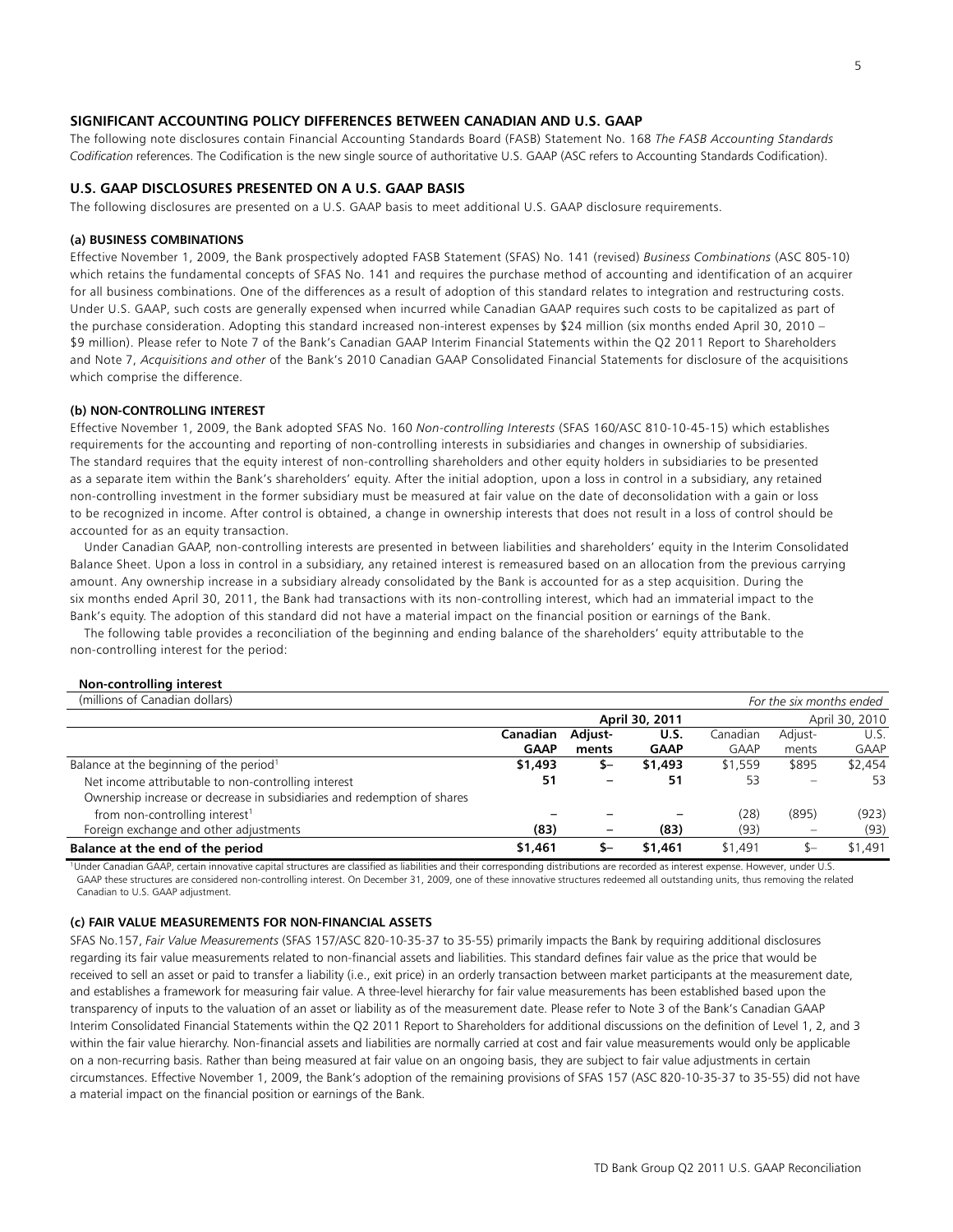For the six months ended April 30, 2011, certain foreclosed assets were classified as held for sale. The carrying value for these assets is the lower of cost or fair value less cost to sell. Fair value for these assets is determined using third party appraisals.

 For the six months ended April 30, 2011, certain non-financial assets were acquired as part of a business combination. Please refer to Note 7 of the Bank's Canadian GAAP Interim Financial Statements for disclosure of the acquisitions made during the six months ended April 30, 2011. Fair value for these assets is determined using valuation techniques, including discounted cash flows as well as third party appraisals. The Bank applies judgment in the selection of the valuation methodology and the various inputs to the calculation.

 The following table presents as at April 30, 2011, the level within the fair value hierarchy for non-financial assets measured at fair value on a non-recurring basis and the total losses recorded in the Consolidated Statement of Income for these assets and liabilities for the six months ended April 30, 2011:

| For the six months ended<br>(millions of Canadian dollars)                                                      |         |         |         |                   |         |         |                  |                   |
|-----------------------------------------------------------------------------------------------------------------|---------|---------|---------|-------------------|---------|---------|------------------|-------------------|
|                                                                                                                 |         |         |         | April 30, 2011    |         |         | October 31, 2010 |                   |
|                                                                                                                 | Level 1 | Level 2 | Level 3 | Loss <sup>1</sup> | Level 1 | Level 2 | Level 3          | Loss <sup>1</sup> |
| Non-financial assets:                                                                                           |         |         |         |                   |         |         |                  |                   |
| Assets held for sale                                                                                            | \$—     | \$175   | \$-     | \$–               |         | \$54    | \$—              | \$10              |
| Non-financial assets acquired in a business                                                                     |         |         |         |                   |         |         |                  |                   |
| combination/asset acquisition <sup>2</sup>                                                                      |         |         | 1.121   |                   |         | 776     |                  |                   |
| Total non-financial assets measured at fair value                                                               |         |         |         |                   |         |         |                  |                   |
| on a non-recurring basis                                                                                        | \$-     | \$175   | \$1.121 | \$–               | $S-$    | \$830   | $S-$             | \$10              |
| Loss represents the additional decrease in fair value after the initial classification as assets held for sale. |         |         |         |                   |         |         |                  |                   |

<sup>2</sup> This amount includes foreclosed assets held for sale of nil for Chrysler Financial, fair valued on the date of acquisition of April 1, 2011. The foreclosed assets held for sale were \$62 million for The South Financial Group fair valued on the date of acquisition of September 30, 2010 and \$42 million for Riverside fair valued on the date of acquisition of April 16, 2010.

### **(d) FAIR VALUE MEASUREMENTS FOR FINANCIAL ASSETS AND LIABILITIES MEASURED ON A NON-RECURRING BASIS**

Certain financial assets are measured at fair value on a non-recurring basis; that is, the instruments are not measured at fair value on an ongoing basis but are subject to fair value adjustments in certain circumstances (for example, when there is evidence of impairment or when assets are measured at the lower of cost or market (LOCOM)).

 Certain equity securities carried at cost that do not have quoted market prices and certain investments accounted for using the equity method are written down to fair value through the Interim Consolidated Statement of Income to reflect other-than-temporary impairments. Fair value for these equity instruments is determined using valuation techniques, including discounted cash flows and a multiple of earnings before taxes, depreciation, and amortization. Management applies judgment in the selection of the valuation methodology and the various inputs to the calculation.

 Loans held for sale are measured at LOCOM. Certain loans held for sale are recorded at fair value as fair value was lower than their amortized cost. The fair value of these loans is determined using observable market prices, where available. Where the Bank is a market maker for loans traded in the secondary market, fair value is determined using executed prices, or prices for comparable trades. For those loans where the Bank is not a market maker, the Bank obtains broker quotes from other reputable dealers. The prices are corroborated as part of the Bank's independent review process, which may include using valuation techniques or obtaining consensus or composite prices from pricing services. These inputs are usually Level 2 inputs. Where broker quotes are not available or reliable, the fair value of loans held for sale is determined using quoted prices for comparable assets, adjusted for specific attributes of that loan. If the specific attributes of the loan are unobservable in the market and are significant to the overall valuation of the loan, the instrument is classified in Level 3 of the fair value hierarchy.

 For the six months ended April 30, 2011, certain financial assets and loans were acquired as part of a business combination. For financial assets, fair value is considered to equal the carrying value. The fair value of loans is determined using valuation techniques, including discounting the expected cash flows at market interest rates for loans with similar credit risks. Management applies judgment in the selection of the valuation methodology and the various inputs to the calculation.

 The following table presents as at April 30, 2011, the level within the fair value hierarchy for each type of financial asset measured at fair value on a non-recurring basis and the total losses recorded in the Interim Consolidated Statement of Income for these assets: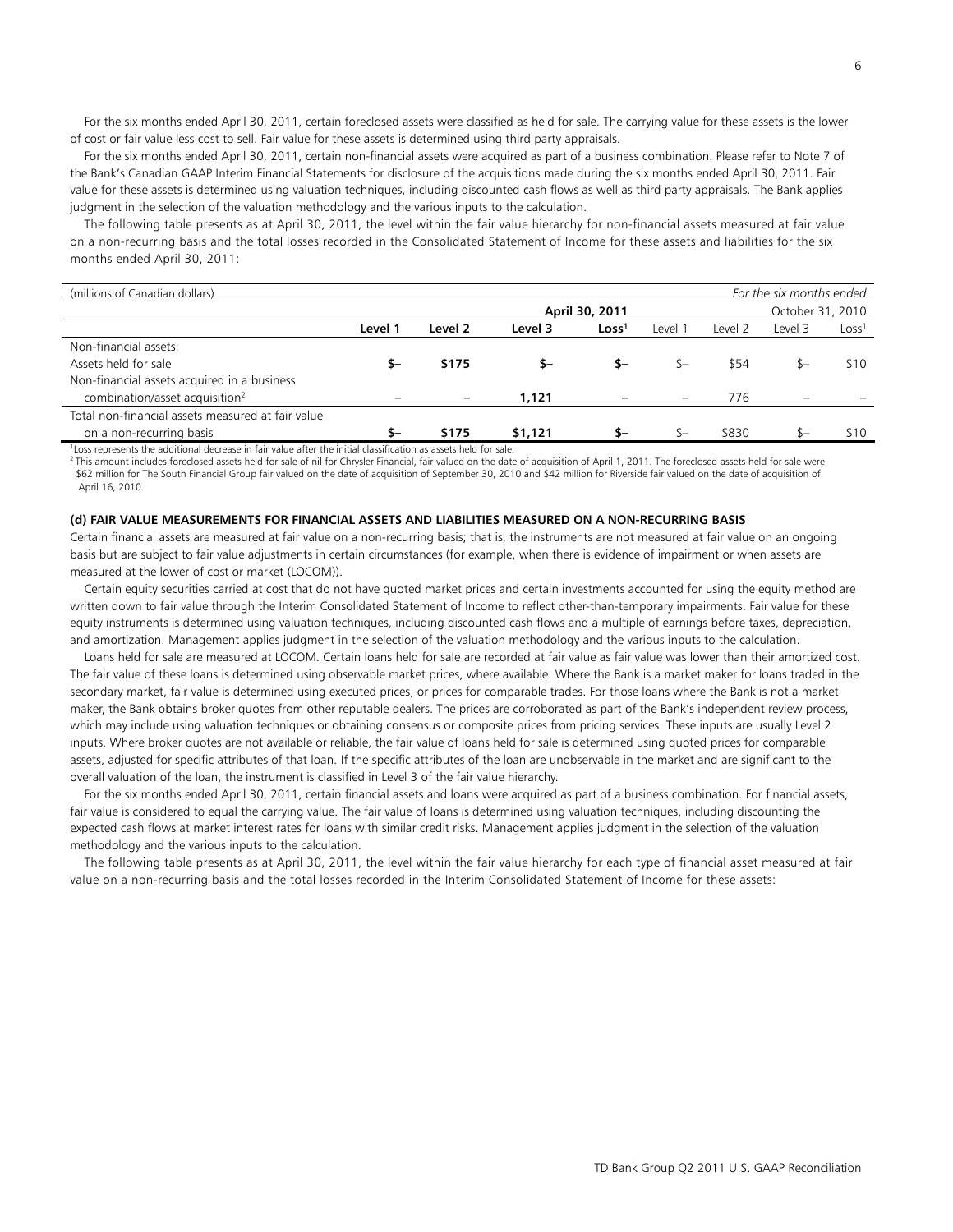| (millions of Canadian dollars)                                           |                          |                          |         | April 30, 2011    |
|--------------------------------------------------------------------------|--------------------------|--------------------------|---------|-------------------|
|                                                                          | Level 1                  | Level 2                  | Level 3 | Loss <sup>1</sup> |
| Loans held for sale                                                      |                          | \$252                    | \$11    | $S-$              |
| Equity securities carried at cost                                        |                          | $\overline{\phantom{0}}$ |         | 5.                |
| Investments accounted for using the equity method                        |                          |                          | -       |                   |
| Financial assets acquired as part of a business combination <sup>2</sup> | $\overline{\phantom{0}}$ | 195                      | 7.413   |                   |
| Total assets measured at fair value on a non-recurring basis             | ħ-                       | \$447                    | \$7.439 | \$5               |

| (millions of Canadian dollars)                                           |         |         |         | October 31, 2010  |
|--------------------------------------------------------------------------|---------|---------|---------|-------------------|
|                                                                          |         |         |         |                   |
|                                                                          | Level : | Level 2 | Level 3 | Loss <sup>1</sup> |
| Loans held for sale                                                      |         | \$188   | \$11    |                   |
| Equity securities carried at cost                                        |         |         | 34      | 6                 |
| Investments accounted for using the equity method                        |         |         |         |                   |
| Financial assets acquired as part of a business combination <sup>2</sup> |         |         | 9.605   |                   |
| Total assets measured at fair value on a non-recurring basis             |         | \$188   | \$9,650 |                   |

For loans held for sale, the losses represent the write-down to market from the carrying amount during the period. For equity securities carried at cost and investments accounted for using the equity method, losses represent the write-down to fair value for other-than-temporary impairment.

2 This amount includes financial assets recorded at fair value at the date of acquisition. For Chrysler Financial the date of acquisition was April 1, 2011, for The South Financial Group the date of acquisition was September 30, 2010, and for Riverside the date was April 16, 2010.

Certain financial liabilities are measured at fair value on a non-recurring basis; that is, the instruments are not measured at fair value on an ongoing basis but are subject to fair value adjustments in certain circumstances (for example, when financial liabilities are acquired as part of a business combination).

 For the six months ended April 30, 2011 and year-ended October 31, 2010, certain deposits, subordinated notes, debentures, and other liabilities were acquired as part of a business combination. The fair value of deposits, subordinated notes, and debentures is determined using valuation techniques, including discounting the contractual cash flows using market interest rates offered for liabilities with similar terms. The other liabilities are short-term in nature and the fair value is considered to equal the carrying value. Management applies judgment in the selection of the valuation methodology and the various inputs to the calculation.

 The following table presents as at April 30, 2011, the level within the fair value hierarchy for each of the financial liabilities measured at fair value on a non-recurring basis:

| (millions of Canadian dollars)                                                |         |         | April 30, 2011 |
|-------------------------------------------------------------------------------|---------|---------|----------------|
|                                                                               | Level 1 | Level 2 | Level 3        |
| Financial liabilities acquired as part of a business combination <sup>1</sup> |         | \$143   | \$6,435        |
| Total financial liabilities measured at fair value on a non-recurring basis   |         | \$143   | \$6,435        |

| (millions of Canadian dollars)                                                |      |          | October 31, 2010 |
|-------------------------------------------------------------------------------|------|----------|------------------|
|                                                                               | evel | l evel 2 | Level 3          |
| Financial liabilities acquired as part of a business combination <sup>1</sup> |      |          | \$13,872         |
| Total financial liabilities measured at fair value on a non-recurring basis   |      |          | \$13,872         |

This amount includes financial liabilities recorded at fair value at the date of acquisition. For Chrysler Financial the date of acquisition was April 1, 2011, for The South Financial Group the date of acquisition was September 30, 2010, and for Riverside the date was April 16, 2010.

## **(e) EQUITY METHOD INVESTEES**

The Bank uses the equity method of accounting for its investment in TD Ameritrade. As at April 30, 2011, the aggregate fair value of the Bank's investment in TD Ameritrade was \$5.0 billion (October 31, 2010 – \$4.6 billion) based on the quoted share price of TD Ameritrade. The fair value of the Bank's investment in TD Ameritrade less the Bank's share of TD Ameritrade's net book value is approximately \$3.2 billion (October 31, 2010 – \$3.7 billion) which consists primarily of intangibles and goodwill. The intangibles are amortized over their expected useful life proportionate to the expected economic benefit.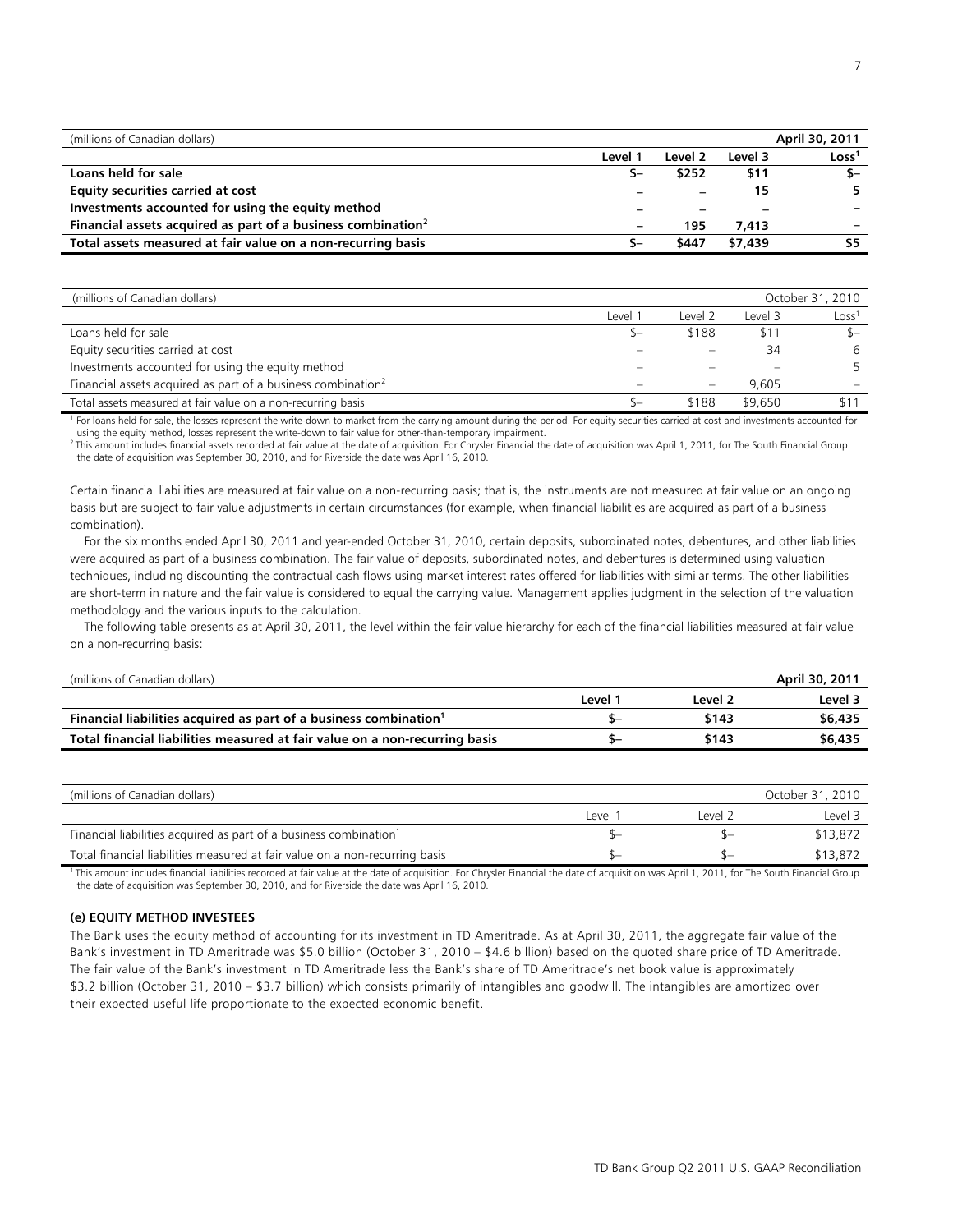## **(f) SECURITIES LOSSES RECOGNIZED ON AVAILABLE-FOR-SALE SECURITIES AND RECOGNITION AND PRESENTATION OF OTHER-THAN-TEMPORARY IMPAIRMENT**

Under U.S. GAAP, for debt securities classified as available-for-sale or held-to-maturity, if an entity intends to sell the debt security or it is more likely than not that it will be required to sell the debt security before recovering its cost basis; the entire impairment loss should be recognized as an impairment in the Interim Consolidated Statement of Income. However, if the Bank does not intend to sell the debt security and it is not likely that the Bank will be required to sell the debt security before recovering its cost basis, then only the portion of the impairment loss representing credit losses is recognized in the Interim Consolidated Statement of Income. The balance of the impairment loss is recognized in other comprehensive income. Under Canadian GAAP, all impairment losses are recognized as an impairment in the Interim Consolidated Statement of Income. Additionally, the reversal of impairment for AFS debt securities is permitted if there is a recovery of the amortized cost, and the factors which existed to cause the impairment have been reversed.

The total impairment losses on debt securities are as follows:

| (millions of Canadian dollars)                                           |           | For the six months ended |
|--------------------------------------------------------------------------|-----------|--------------------------|
|                                                                          | April 30, | April 30,                |
| Debt securities the Bank does not intend to sell that have credit losses | 2011      | 2010                     |
| Total losses <sup>1</sup>                                                | \$50      | \$104                    |
| Losses recorded in other comprehensive income                            | 13        | 39                       |
| Credit losses recognized in income <sup>2</sup>                          | \$37      | \$65                     |

<sup>1</sup> Initial other-than-temporary impairments represent the excess of the amortized cost over the fair value of AFS debt securities. Subsequent impairment of the same security represents additional declines in fair value subsequent to the previously recorded other-than-temporary impairment(s), if applicable. 2

<sup>2</sup> Represents the credit loss component of a decline in fair value for certain debt securities that the Bank does not intend to sell. Subsequent credit losses may be recorded on debt securities without a corresponding further decline in fair value if there has been a decline in expected cash flows.

The other-than-temporary impairment recognized by the Bank for the six months ended April 30, on all available-for-sale securities, including equity securities is as follows:

| (millions of Canadian dollars)                                                                                    |           | For the six months ended |
|-------------------------------------------------------------------------------------------------------------------|-----------|--------------------------|
|                                                                                                                   | April 30, | April 30,                |
|                                                                                                                   | 2011      | 2010                     |
| Total other-than-temporary impairment recognized under Canadian GAAP                                              | \$5       |                          |
| Total other-than-temporary impairment recognized under U.S. GAAP                                                  | 50        | 104                      |
| Additional other-than-temporary impairment taken under U.S. GAAP                                                  | 45        | 101                      |
| Less: non-credit portion of other-than-temporary impairment recognized in other comprehensive income <sup>1</sup> | 13        | 39                       |
| Additional net impairment losses recognized in net income under U.S. GAAP                                         | \$32      | \$62                     |

<sup>1</sup> Represents non-credit component of other-than-temporary impairment on available-for-sale debt securities.

The following is a roll-forward of the amount related to credit losses recognized in earnings on debt securities held by the Bank for which a portion of the other-than-temporary impairment was recognized in OCI for the six months ended April 30.

| (millions of Canadian dollars)                                                                                 |           | For the six months ended |
|----------------------------------------------------------------------------------------------------------------|-----------|--------------------------|
|                                                                                                                | April 30, | April 30,                |
|                                                                                                                | 2011      | 2010                     |
| Balance at November 1 <sup>1</sup>                                                                             | \$149     | \$45                     |
| Increase for the credit component of an other-than-temporary impairment previously not recognized <sup>2</sup> | 8         | 65                       |
| Increase to the credit loss portion on previously credit impaired securities <sup>3</sup>                      | 14        |                          |
| Decrease for securities sold during the period                                                                 | (3)       | (3)                      |
| Balance as at April 30                                                                                         | \$168     | \$107                    |

Amount related to credit losses on debt securities for which a portion of an other-than-temporary impairment was recognized in other comprehensive income. 2

<sup>2</sup> During 2011, the Bank recognized \$15 million (six months ended April 30, 2010 – nil) of other-than-temporary impairment losses on debt securities in which no portion of otherthan-temporary impairment loss remained in OCI. Other-than-temporary impairment losses related to these securities are excluded from these amounts.

<sup>3</sup> This amount can be derived from either an increase in other-than-temporary impairment losses or a reclassification from OCI to earnings due to credit losses.

As at April 30, 2011, the debt securities with other-than-temporary impairment for which a portion of other-than-temporary impairment loss remains in other comprehensive income consists of available-for-sale non-agency collateralized mortgage obligations, corporate, and other debt securities portfolios.

 The impairment that was recognized in income on the non-agency collateralized mortgage obligations portfolio and the other debt securities portfolio related to credit losses for available-for-sale debt securities that the Bank does not intend to sell and will not be required to sell. The expected cash flows are based on contractual payments adjusted for expected prepayments and credit losses which are determined using assumptions for inputs including severity and probability of default.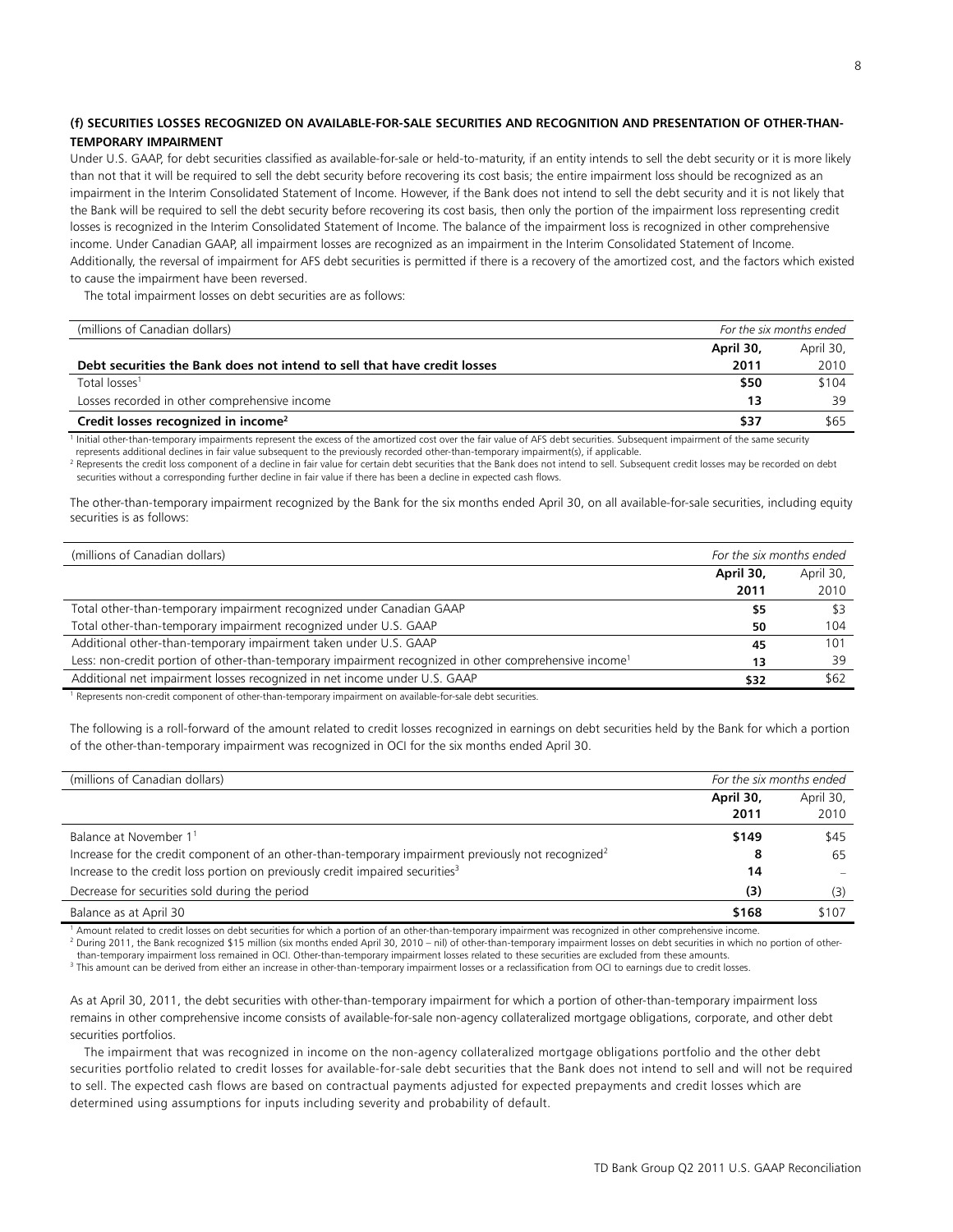### **(g) DISCLOSURES ON CREDIT DERIVATIVES AND CERTAIN GUARANTEES**

The Bank buys and sells credit protection in the credit derivatives market for trading and credit risk management purposes but overall is a net purchaser of credit protection. The Bank has exposure to underlying reference entities as a seller of credit derivatives and may offset the exposures partially, or entirely, with contracts to purchase protection from other counterparties on the same or similar reference entities. All exposures are managed within risk limits that have been approved by the Bank's Risk Management Group and are hedged with various financial instruments, including credit derivatives and bonds within the trading portfolio, not included in this table. The Bank's credit derivatives are recorded at fair value with changes in fair value recorded through income.

 As at April 30, 2011, the Bank sold credit protection under credit default swaps (CDS) with notional amounts of \$2.8 billion (October 31, 2010 – \$3.7 billion). Upon a credit event, the Bank as seller of protection will usually pay out only a percentage of the full notional of protection sold because the amount required to be paid on the contract takes into account the recovery value of the reference obligation at the time of settlement.

 The following table summarizes the notional and fair value amounts of credit derivatives as at April 30, where the Bank is the seller and purchaser of credit protection:

#### **Credit protection – credit default swaps ratings / maturity profile**

|                                             |          |         |                 |              |                         |            | April 30, 2011              |
|---------------------------------------------|----------|---------|-----------------|--------------|-------------------------|------------|-----------------------------|
| (millions of Canadian dollars)              |          |         | <b>Maturity</b> |              | <b>Protection sold</b>  |            | <b>Protection purchased</b> |
|                                             | $\leq 1$ | $1 - 5$ | > 5             | <b>Total</b> | Fair Value <sup>2</sup> | Total      | Fair value <sup>2</sup>     |
|                                             | year     | years   | years           | notional /   |                         | notional / |                             |
|                                             |          |         |                 | maximum      |                         | maximum    |                             |
|                                             |          |         |                 | payout       |                         | receivable |                             |
|                                             |          |         |                 | amount       |                         | amount     |                             |
| Risk rating of reference entity             |          |         |                 |              |                         |            |                             |
| Investment grade (AAA to BBB-) <sup>1</sup> | \$221    | \$1,048 | \$195           | \$1,464      | \$3                     | \$4,890    | \$(90)                      |
| Non-investment grade (BB+                   |          |         |                 |              |                         |            |                             |
| and below) $1$                              | 175      | 901     | 231             | 1,307        | (3)                     | 3,803      | (5)                         |
| <b>Total</b>                                | \$396    | \$1,949 | \$426           | \$2,771      | $S-$                    | \$8,693    | \$(95)                      |

|                                             |        |         |          |            |                         |            | October 31, 2010        |
|---------------------------------------------|--------|---------|----------|------------|-------------------------|------------|-------------------------|
| (millions of Canadian dollars)              |        |         | Maturity |            | Protection sold         |            | Protection purchased    |
|                                             | $\lt'$ | $1 - 5$ | > 5      | Total      | Fair Value <sup>2</sup> | Total      | Fair value <sup>2</sup> |
|                                             | year   | years   | vears    | notional / |                         | notional / |                         |
|                                             |        |         |          | maximum    |                         | maximum    |                         |
|                                             |        |         |          | payout     |                         | receivable |                         |
|                                             |        |         |          | amount     |                         | amount     |                         |
| Risk rating of reference entity             |        |         |          |            |                         |            |                         |
| Investment grade (AAA to BBB-) <sup>1</sup> | \$353  | \$1,680 | \$208    | \$2,241    | \$10                    | \$6,187    | \$(70)                  |
| Non-investment grade (BB+                   |        |         |          |            |                         |            |                         |
| and below) $1$                              | 154    | 1,111   | 213      | 1,478      | (22)                    | 3,843      | 49                      |
| Total                                       | \$507  | \$2,791 | \$421    | \$3,719    | \$(12)                  | \$10,030   | \$(21)                  |

<sup>1</sup> Ratings scale is based on the Bank's internal ratings, which generally correspond with ratings defined by S&P and Moody's.

<sup>2</sup> Amounts are shown on a gross basis, before the benefit of legally enforceable master netting arrangements and cash collateral held by the Bank.

#### **(h) DISCLOSURES OF TRANSFERS OF FINANCIAL ASSETS AND INTERESTS IN VARIABLE INTEREST ENTITIES**

The Bank carries out certain business activities via arrangements with special purpose entities (SPEs). The Bank uses SPEs to obtain sources of liquidity by securitizing certain of its financial assets, to assist its clients in securitizing their financial assets and to create investment products for its clients. When an SPE is deemed a variable interest entity (VIE), it must be consolidated by the primary beneficiary.

 Effective November 1, 2010, the Bank prospectively adopted ASC 860, *Transfers and Servicing*, formerly SFAS No. 166, *Accounting for Transfers of Financial Assets, an amendment of FASB Statement No. 140* (SFAS 166). The new guidance revises sale accounting criteria for transfers of financial assets, amends the calculation of gains or losses on sale, and eliminates the concept of qualifying special purpose entities (QSPEs) which were formerly exempt from consolidation. Under Canadian GAAP, VIEs that meet the criteria of a QSPE are not consolidated. The adoption of this new guidance resulted in the consolidation of certain transfers of financial asset that were previously unconsolidated for both U.S. GAAP and Canadian GAAP.

 Effective November 1, 2010, the Bank retrospectively adopted ASC *810 Consolidations*, formerly SFAS No. 167, *Amendments to FASB Interpretation No. 46(R*) which changes the assessment criteria for consolidation of a VIE. Under the new guidance, the primary beneficiary is the party that has both (1) the power to direct the activities of an entity that most significantly impact the VIE's economic performance; and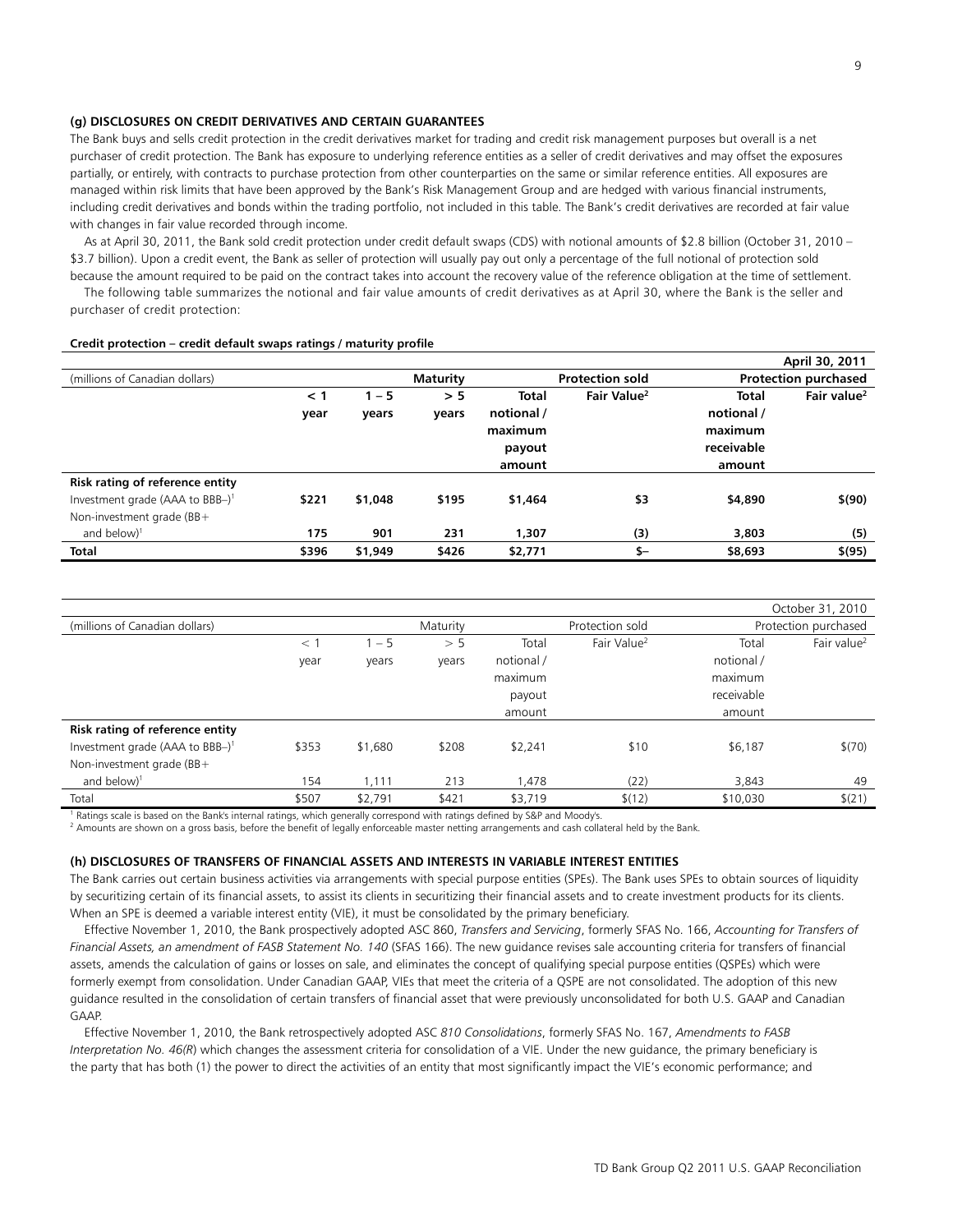(2) the obligation to absorb losses or the right to receive benefits from the VIE that could potentially be significant to the VIE. Under Canadian GAAP, the primary beneficiary is the party that is exposed to a majority of the VIE's expected losses or entitled to a majority of the VIE's expected residual returns, or both.

 In determining whether the Bank has the power to direct the activities of a VIE that most significantly impact the VIE's economic performance, the Bank considers its role in establishing the VIE and its ongoing rights and responsibilities. This assessment includes identifying the activities that most significantly impact the economic performance of the VIE and which party, if any, has power over these activities. In general, the parties making decisions that affect the performance of the VIE, such as servicers or owners of call options or liquidation rights of the VIE, or those parties that have the unilateral right to remove these decision-makers are deemed to have the power to direct the activities of the VIE. In assessing whether the Bank has the obligation to absorb losses or the right to receive benefits from the VIE that could potentially be significant to the VIE, the Bank considers its economic interests including debt and equity investments, servicing fees and other arrangements deemed to be variable interests. This requires the use of judgment when determining if the variable interests, in aggregate, are considered potentially significant to the VIE. Factors considered include, but are not limited to, the design of the VIE, subordination of interests, payment priority, relative share of interest held and the reason why the interests are held by the Bank. The Bank reassesses whether it is the primary beneficiary of a VIE on a regular basis when circumstances surrounding a VIE change, and changes in consolidation status are applied prospectively. The adoption of this new guidance resulted in the consolidation of certain VIEs that were previously unconsolidated for both U.S. GAAP and Canadian GAAP.

### **New consolidation accounting guidance for VIEs**

As a result of the adoption of ASC 810 and ASC 860, certain bank-sponsored VIEs that had previously not been consolidated have been consolidated as a result of the Bank's continued involvement in the VIE through residual interests, servicing, and the ability of the Bank to collapse the VIE based on its ownership percentage. This resulted in a net incremental increase in assets of \$6.3 billion, which are largely reported as residential mortgages and consumer instalment and other personal loans on the Consolidated Balance Sheet, and a net increase in liabilities of \$6.3 billion. All of the assets were originated in Canada. The Bank is restricted from accessing the VIE's assets under the relevant arrangements. The following table summarizes the impact of adoption.

| (millions of Canadian dollars)                                     | Assets    | Liabilities | Shareholder's Equity |
|--------------------------------------------------------------------|-----------|-------------|----------------------|
| As at October 31, 2010                                             | \$576,622 | \$533,148   | \$43,474             |
| Impact of new accounting guidance for consolidation                |           |             |                      |
| Residential mortgage loans                                         | 13,195    |             | $(10)^1$             |
| Personal loans                                                     | 5.908     |             | $(100)^2$            |
| Commercial mortgage loans                                          | 4         |             |                      |
| Mortgage-backed securities - residential                           | (13, 175) |             | 78 <sup>3</sup>      |
| Other assets/liabilities                                           | 360       | 6.324       |                      |
| Total impact of applying new accounting guidance for consolidation | 6,292     | 6.324       | (32)                 |
| Beginning balance as at November 1, 2010                           | \$582,914 | \$539,472   | \$43,442             |

<sup>1</sup> This amount relates to the reversal of the cumulative fair value gains until October 31, 2010 recorded on the securities designated as trading under the fair value option. This amount relates to the reversal of gains on sales previously recorded from sales of assets to single-seller conduits, partially offset by an increase in interest income, until October 31, 2010.

 $^3$  This amount relates to the reversal of the net fair value losses recorded in other comprehensive income on the AFS securities, since they are now classified as loans.

#### **Securitization of Bank-Originated Assets**

The Bank securitizes residential mortgages, personal loans, and commercial mortgages to enhance its liquidity position, to diversify sources of funding, and to optimize the management of the balance sheet. All products securitized by the Bank were originated in Canada and sold to Canadian securitization structures or Canadian non-SPE third parties. Details of securitization exposures through significant unconsolidated VIEs and Canadian non-SPE third parties are as follows:

#### **Exposure Securitized by the Bank as an Originator1**

(millions of Canadian dollars) *As at*

|                            |             |                     |             | April 30, 2011           |             |                                  |                          | October 31, 2010 |
|----------------------------|-------------|---------------------|-------------|--------------------------|-------------|----------------------------------|--------------------------|------------------|
|                            |             | Significant         |             | Canadian non-            |             | Significant                      |                          | Canadian non-    |
|                            |             | unconsolidated VIEs |             | <b>SPE third-parties</b> |             | unconsolidated VIEs <sup>2</sup> | SPE third-parties        |                  |
|                            |             | Carrying            |             | Carrying                 |             | Carrying                         |                          | Carrying         |
|                            |             | value of            |             | value of                 |             | value of                         |                          | value of         |
|                            | Securitized | retained            | Securitized | retained                 | Securitized | retained                         | Securitized              | retained         |
|                            | assets      | interests           | assets      | interests                | assets      | interests                        | assets                   | interests        |
| Residential mortgage loans | \$22,172    | \$704               | \$22,419    | \$605                    | \$21,721    | \$602                            | \$21,722                 | \$711            |
| Personal loans             | 74          | 66                  |             |                          | 6,555       | 121                              | $\overline{\phantom{0}}$ |                  |
| Commercial mortgage loans  | 49          | $\qquad \qquad -$   | 702         |                          | 49          | $\qquad \qquad \qquad$           | 564                      | 3                |
| Total exposure             | \$22,295    | \$770               | \$23,121    | \$612                    | \$28,325    | \$723                            | \$22,286                 | \$714            |

In all the securitization transactions that the Bank has undertaken for its own assets, it has acted as an originating bank and retained securitization exposure.

<sup>2</sup> Comparative amounts include all unconsolidated VIEs, including those previously classified as QSPEs in prior periods.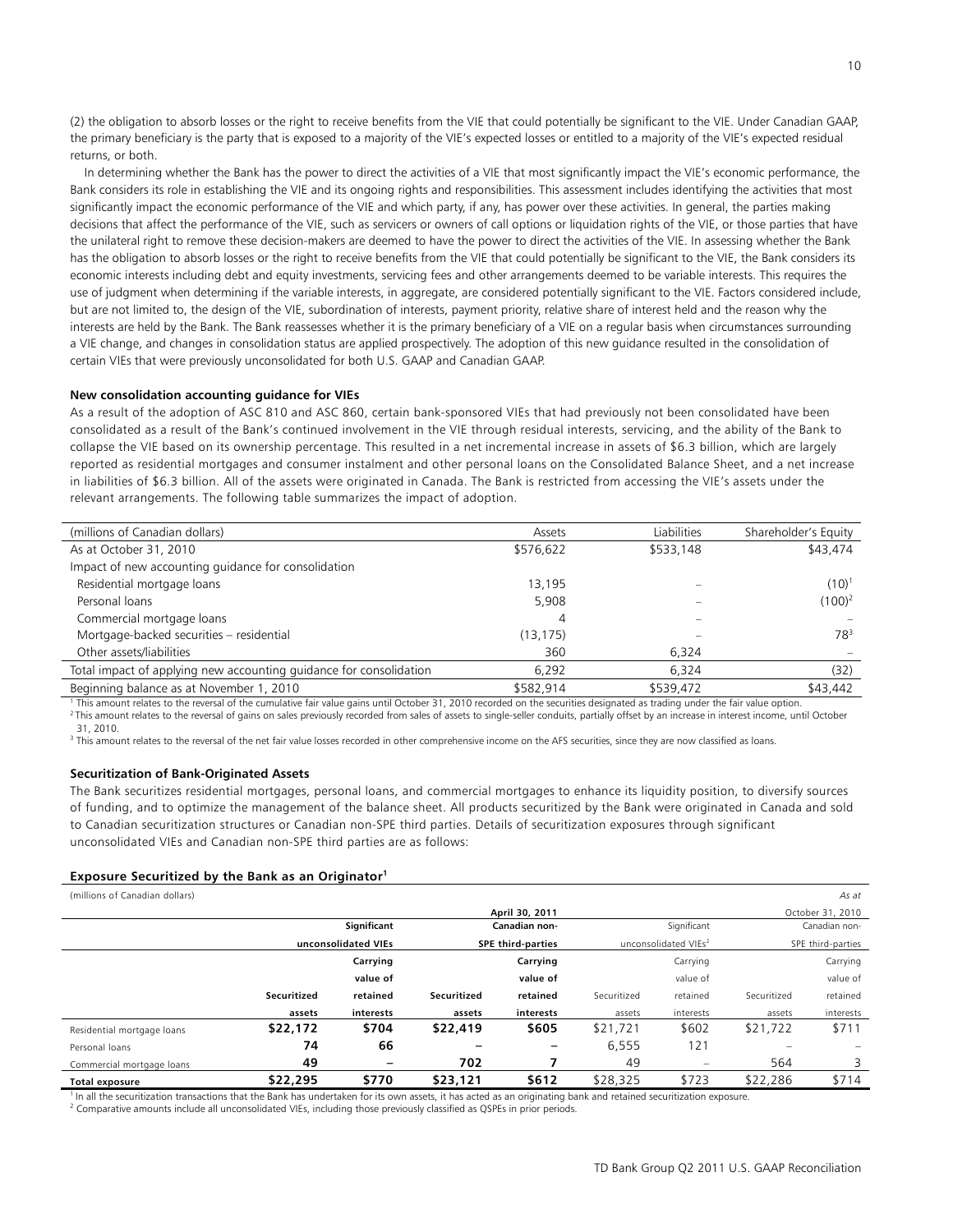#### *Residential mortgage loans*

The Bank may be exposed to the risks of transferred loans to the securitization vehicles through retained interests. There are no expected credit losses on the retained interests of the securitized residential mortgages as the mortgages are all government guaranteed.

#### *Personal loans*

The Bank securitizes personal loans through single-seller conduits and significant unconsolidated VIEs. As a result of the adoption of ASC 860 on November 1, 2010, the majority of personal loans previously securitized into VIEs are consolidated at April 30, 2011. At April 30, 2011, the Bank's sole provision of liquidity facilities exposure to these conduits was \$5.1 billion (October 31, 2010 – \$5.1 billion) of which \$1.1 billion (October 31, 2010 – \$1.1 billion) of underlying personal loans was government insured. As part of the Bank's acquisition of Chrysler Financial, the Bank acquired retained interests related to automobile loans securitized through multi-seller conduits. While the probability of loss is negligible as at April 30, 2011, the Bank's maximum potential exposure to loss for these securitizations is solely through retained interests of \$66 million (October 31, 2010 – \$121 million).

### **Securitization of Third Party-Originated Assets**

The Bank administers multi-seller conduits and provides liquidity facilities as well as securities distribution services; it may also provide credit enhancements. Third party-originated assets are securitized through Bank-sponsored SPEs, which are not consolidated by the Bank. The Bank's maximum potential exposure to loss due to its ownership interest in commercial paper and through the provision of global style liquidity facilities for multi-seller conduits was \$5.1 billion as at April 30, 2011 (October 31, 2010 – \$5.3 billion). Further, as at April 30, 2011, the Bank has committed an additional \$1.6 billion (October 31, 2010 – \$1.8 billion) in liquidity facilities for asset-backed commercial paper (ABCP) that could potentially be issued by the conduits. As at April 30, 2011, the Bank also provided deal-specific credit enhancement in the amount of \$69 million (October 31, 2010 – \$73 million).

 All third-party assets securitized by the Bank were originated in Canada and sold to Canadian securitization structures. Details of the Bankadministered multi-seller, ABCP conduits are as follows:

#### **Exposure to Third-Party Originated Assets Securitized by Bank-Sponsored Conduits**

| (millions of Canadian dollars, except as noted) |                     |                           |                     | As at                     |
|-------------------------------------------------|---------------------|---------------------------|---------------------|---------------------------|
|                                                 |                     | Apr. 30, 2011             |                     | Oct. 31, 2010             |
|                                                 | <b>Exposure and</b> |                           | Exposure and        |                           |
|                                                 | ratings profile of  | <b>Expected</b>           | ratings profile of  | Expected                  |
|                                                 | unconsolidated SPEs | weighted-average          | unconsolidated SPEs | weighted-average          |
|                                                 | AAA <sup>1</sup>    | life (years) <sup>2</sup> | AAA <sup>1</sup>    | life (years) <sup>2</sup> |
| Residential mortgage loans                      | \$1,514             | 2.5                       | \$1,637             | 3.0                       |
| Credit card loans                               | 500                 | 1.2                       | 500                 | 1.7                       |
| Automobile loans and leases                     | 1,227               | 2.0                       | 1,561               | 1.7                       |
| Equipment loans and leases                      | 210                 | 1.0                       | 306                 | 1.1                       |
| Trade receivables                               | 1,648               | 1.8                       | 1.287               | 2.2                       |
| Total exposure                                  | \$5,099             | 2.0                       | \$5,291             | 2.2                       |

The Bank's total liquidity facility exposure only relates to 'AAA' rated assets.

<sup>2</sup> Expected weighted-average life for each asset type is based upon each of the conduit's remaining purchase commitment for revolving pools and the expected weighted-average life of the assets for amortizing pools.

As at April 30, 2011, the Bank held \$626 million (October 31, 2010 – \$354 million) of ABCP issued by Bank-sponsored multi-seller and single-seller conduits, on its Interim Consolidated Balance Sheet.

#### **Exposure to Third Party-Sponsored Conduits**

The Bank has exposure to U.S. third party-sponsored conduits arising from providing liquidity facilities of \$331 million as at April 30, 2011 (October 31, 2010 –nil) of which nil (October 31, 2010 – nil) has been drawn. The assets within these conduits comprise of individual notes backed by automotive loan receivables. As at the six months ended April 30, 2011 and subsequently, these assets have maintained ratings from various credit rating agencies, ranging from AAA to AA.

 The Bank's exposure to Canadian third party-sponsored conduits in the form of margin funding facilities as at April 30, 2011 and October 31, 2010 was not significant.

Please refer to Note 5, *Loan Securitizations* and Note 6, *Variable Interest Entities* of the Bank's 2010 Canadian GAAP Consolidated Financial Statements for disclosures of the Bank's significant involvement with transfers of financial assets, VIEs, and QSPEs.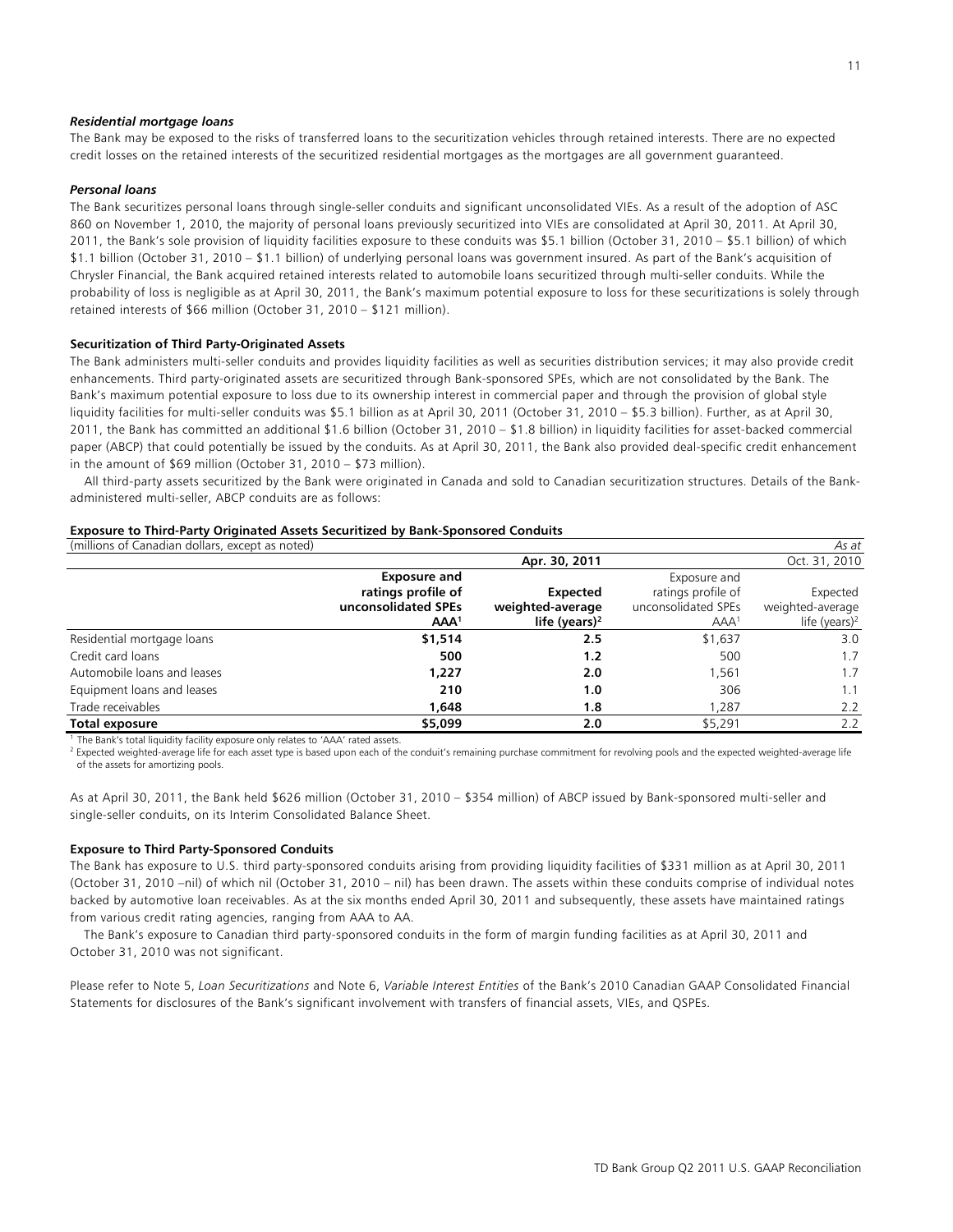### **(i) TRADING-RELATED INCOME**

Trading assets and liabilities, including derivatives, certain loans held within a trading portfolio that are designated as trading under the fair value option, and trading loans, are measured at fair value, with gains and losses recognized in the Interim Consolidated Statement of Income.

 Trading-related income comprises net interest income, trading income, and income from loans designated as trading under the fair value option that are managed within a trading portfolio. Net interest income arises from interest and dividends related to trading assets and liabilities, and is reported net of interest expense and income associated with funding these assets and liabilities. Trading income includes realized and unrealized gains and losses on trading securities, trading derivatives, and trading loans. Realized and unrealized gains and losses on loans designated as trading under the fair value option are included in Other Income in the Interim Consolidated Statement of Income.

 Trading-related income excludes underwriting fees and commissions on securities transactions, which are shown separately in the Interim Consolidated Statement of Income.

 The following table based on Canadian GAAP includes trading-related income for the six months ended April 30 by product line, which depicts trading income for each major trading category.

|                                                                     |                | For the six months ended |
|---------------------------------------------------------------------|----------------|--------------------------|
| (millions of Canadian dollars)                                      | April 30, 2011 | April 30, 2010           |
| Net interest income                                                 | \$387          | \$420                    |
| Trading income                                                      | 204            | 373                      |
| Income from loans designated as trading under the fair value option | 11             | 17                       |
| <b>Total trading-related income</b>                                 | \$602          | \$810                    |
| By product                                                          |                |                          |
| Interest rate                                                       | \$273          | \$450                    |
| Credit portfolios                                                   | 59             | 137                      |
| Foreign exchange portfolios                                         | 231            | 207                      |
| Equity                                                              | 19             | (16)                     |
| Other portfolios                                                    | 9              | 15                       |
| Loans designated as trading under the fair value option             | 11             | 17                       |
| <b>Total trading-related income</b>                                 | \$602          | \$810                    |

## **(j) INSURANCE POLICY LIABILITIES**

Insurance policy liabilities are established to reflect the estimate of the full amount of all liabilities associated with the insurance policies at the balance sheet date, including claims incurred but not reported. Canadian GAAP provides an accounting policy choice which allows insurance liabilities to be recorded on a discounted or undiscounted basis. Under Canadian GAAP, the Bank has made a policy choice to discount its insurance liabilities. In addition, Canadian GAAP requires that a provision for adverse deviation (PFAD) be recorded for uncertainty in assumptions in the calculation of insurance liabilities.

U.S. GAAP requires insurance liabilities to be recorded on an undiscounted basis.

In addition, U.S. GAAP does not require a PFAD to be recorded for uncertainty in assumptions in the calculation of insurance liabilities.

 The impact of reversing the PFAD and discounting recorded was an increase to Other Liabilities and a decrease to Insurance Income of \$33 million (six months ended April 30, 2010 – \$38 million decrease to Other Liabilities and increase to Insurance Income).

## **(k) INCOME TAXES**

Under Canadian GAAP, the effects of income tax rate changes are recorded when considered substantively enacted. Under U.S. GAAP, the effects of rate changes do not impact the measurement of tax balances until passed into law. The difference between the substantively enacted and the enacted tax rates resulted in an increase in taxes payable of \$0.1 million (six months ended April 30, 2010 – nil).

 During the six months ended April 30, 2010, a valuation allowance in the amount of \$99 million, recorded as part of a prior business combination, was reversed as it was no longer required in light of new information. The offset for this reversal was recorded as a reduction to goodwill for Canadian GAAP and to provision for income taxes for U.S. GAAP.

### **(l) TROUBLED DEBT RESTRUCTURING**

A troubled debt restructuring (TDR) is a loan in which the Bank has granted a concession to the borrower, which would not otherwise be considered, due to the borrower experiencing financial difficulty. These concessions typically result from the Bank's loss mitigation activities and could include reductions in the interest rate, payment extensions, forgiveness of principal, forbearance and other actions. Loans whose contractual terms have been modified in a TDR and are current at the time of restructuring remain on accrual status if there is demonstrated performance prior to the restructuring and payment in full under the restructured terms is expected. If a loan is in non-accrual status before it is determined to be a TDR, then the loan remains in non-accrual status subsequent to the restructuring. TDR loans in non-accrual status may be returned to accrual status after considering the borrower's sustained repayment performance for a reasonable period.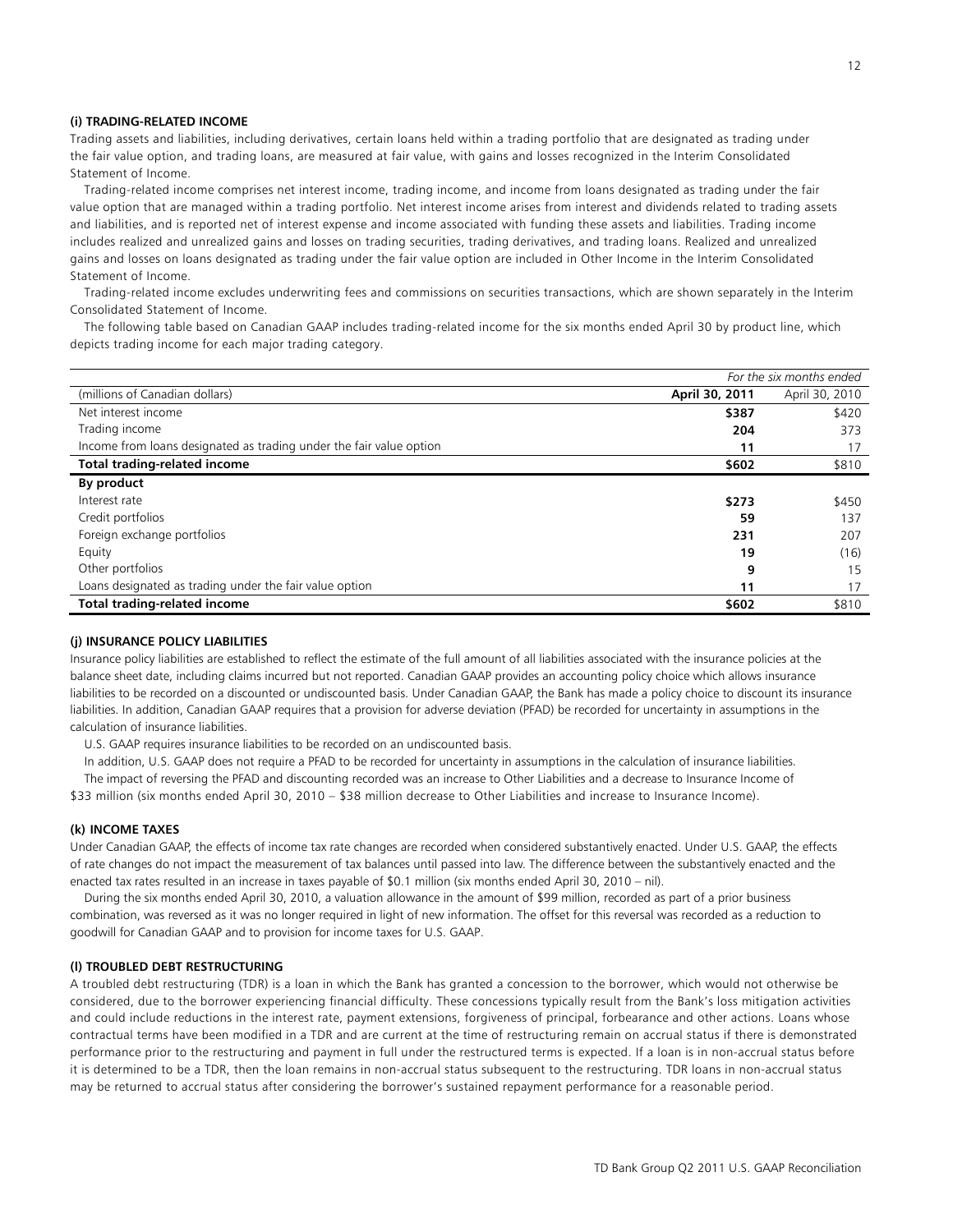When the Bank modifies the terms of an existing loan through a loan refinancing or restructuring, and the modified terms of the resulting loan are at least as favourable to the Bank as the terms for comparable loans to other customers with similar risk characteristics who are not undergoing a refinancing or restructuring, and the modifications are more than minor, the loan is not considered a TDR.

 Under Canadian GAAP Section 3025, *Impaired Loans*, a restructured loan is not considered impaired if collection is reasonably assured under the revised terms. However, under U.S. GAAP ASC 310-40, a restructured loan is generally disclosed as impaired through its maturity even when it is considered performing and on accrual status.

 At April 30, 2011, the Bank holds loans of \$166 million that have been modified in current and prior periods (October 31, 2010 – \$78 million) of which \$15 million (October 31, 2010 – nil) are on non-accrual status under the revised terms. At April 30, 2011, the Bank had \$7 million (October 31, 2010 – \$5 million) of commitments to lend additional funds to debtors owing receivables whose terms have been modified in a TDR.

## **(m) CREDIT QUALITY OF RECEIVABLES**

Effective November 1, 2010, the Bank prospectively adopted ASU 2010-20, Receivables (Topic 310): Disclosures about the Credit Quality of Financing Receivables and the Allowance for Credit Losses. This standard applies to entities which hold financing receivables and excludes short-term trade accounts receivable or receivables measured at fair value or lower of cost or fair value. Certain disclosures have been updated and include an allowance for credit losses reconciliation, credit quality indicators, aging, significant purchases and sales. Please refer to Notes 4 and 7 of the Bank's Canadian GAAP Interim Financial Statements for the disclosures made during the six months ended April 30, 2011. The adoption of this standard did not result in significant incremental disclosures.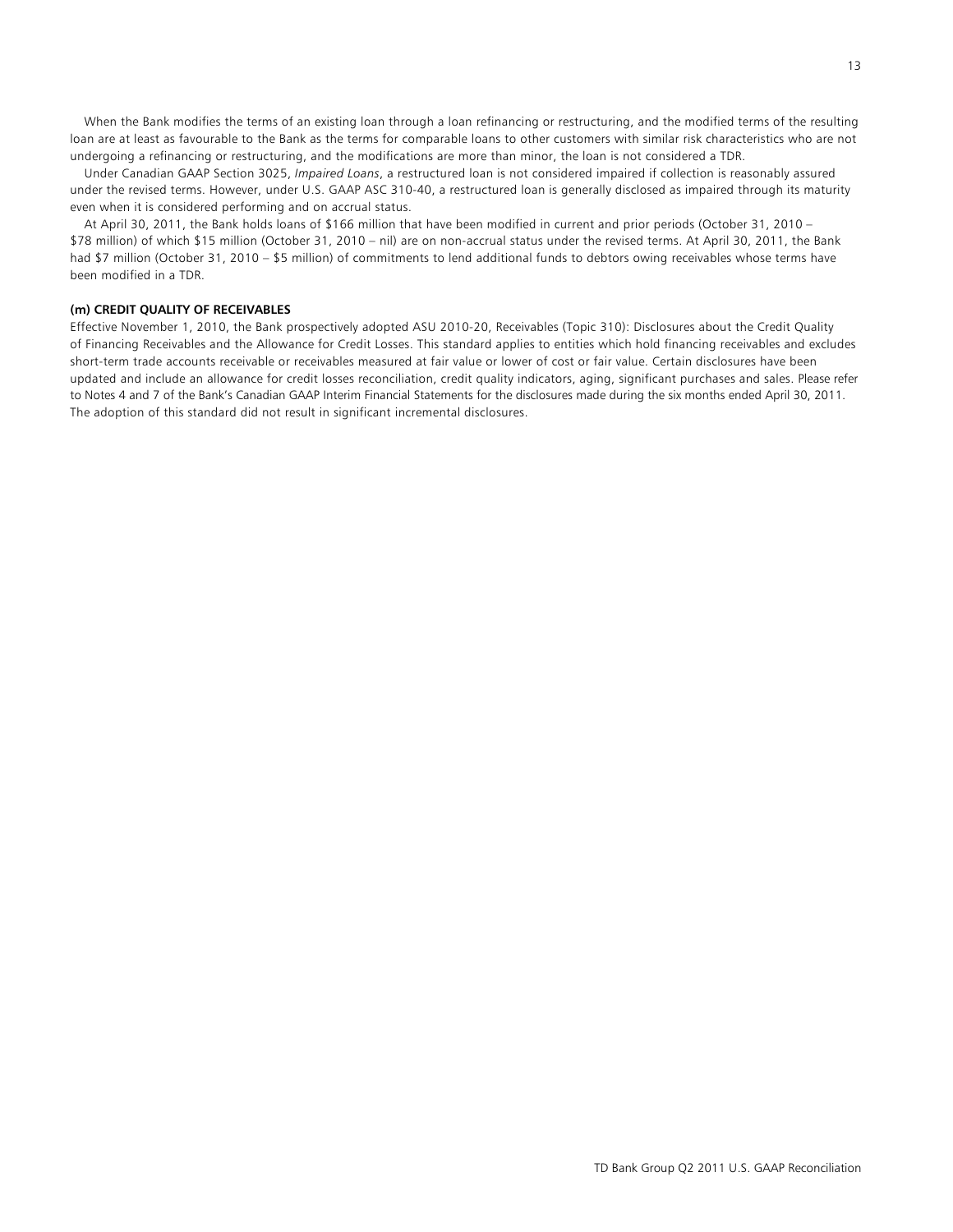## **ADDITIONAL DISCLOSURES REQUIRED BY U.S. GAAP PRESENTED ON A CANADIAN GAAP BASIS**

The following disclosures are presented on a Canadian GAAP basis to meet additional U.S. GAAP disclosure requirements.

## **(n) UNREALIZED LOSS POSITIONS FOR AVAILABLE-FOR-SALE SECURITIES**

In the following table, unrealized losses for available-for-sale securities are categorized as "12 months or longer" if for each of the consecutive 12 months preceding April 30, 2011, the fair value of the securities was less than the amortized cost. If not, they have been categorized as "Less than 12 months". None of these unrealized loss positions are considered to reflect other-than-temporary impairment.

#### **Unrealized Loss Positions for Available-for-Sale Securities**

(millions of Canadian dollars) *As at* **April 30, 2011** Less than 12 months 12 months or longer Total  **Gross Gross Gross Fair unrealized Fair unrealized Fair unrealized Available-for-sale securities value losses value losses value losses Government and government-related securities**  Canadian Government **\$– \$– \$437 \$1 \$437 \$1** U.S. Federal, state and municipal governments **3,146 30 353 3 3,499 33** Other OECD government-guaranteed debt **1,443 21 – – 1,443 21** Mortgage-backed securities Residential **3,522 35 2,549 50 6,071 85 8,111 86 3,339 54 11,450 140 Other debt securities** Asset-backed securities Other asset-backed securities **1,530 15 1,140 7 2,670 22** Corporate and other debt **1,683** 18 621 3 2,304 21 **3,213 33 1,761 10 4,974 43 Debt securities reclassified from trading 46 6 204 30 250 36 Equity securities**  Preferred shares **– – 104 7 104 7** Common shares **17 2 30 6 47 8 17 2 134 13 151 15 Total \$11,387 \$127 \$5,438 \$107 \$16,825 \$234** October 31, 2010 Less than 12 months 12 months or longer Total Gross Gross Gross Fair unrealized Fair unrealized Fair unrealized **Available-for-sale securities** value losses value losses value losses **Government and government-related securities**  Canadian Government 199,840 \$9,840 \$3 5 \$– \$9,840 \$3 U.S. Federal, state and municipal governments 1,940 26 886 3 2,826 29 Other OECD government-guaranteed debt **– –** 3,028 8 3,028 8 Mortgage-backed securities Residential 3,079 46 3,052 65 6,131 111 14,859 75 6,966 76 21,825 151 **Other debt securities** Asset-backed securities 2,465 9 146 7 2,611 16 Corporate and other debt 977 22 3 2 980 24 3,442 31 149 9 3,591 40 **Debt securities reclassified from trading** 129 3 204 28 333 31 **Equity securities**  Preferred shares 6 1 99 11 105 12 Common shares 45 9 98 9 143 18

**Total** \$18,481 \$119 \$7,516 \$133 \$25,997 \$252

51 10 197 20 248 30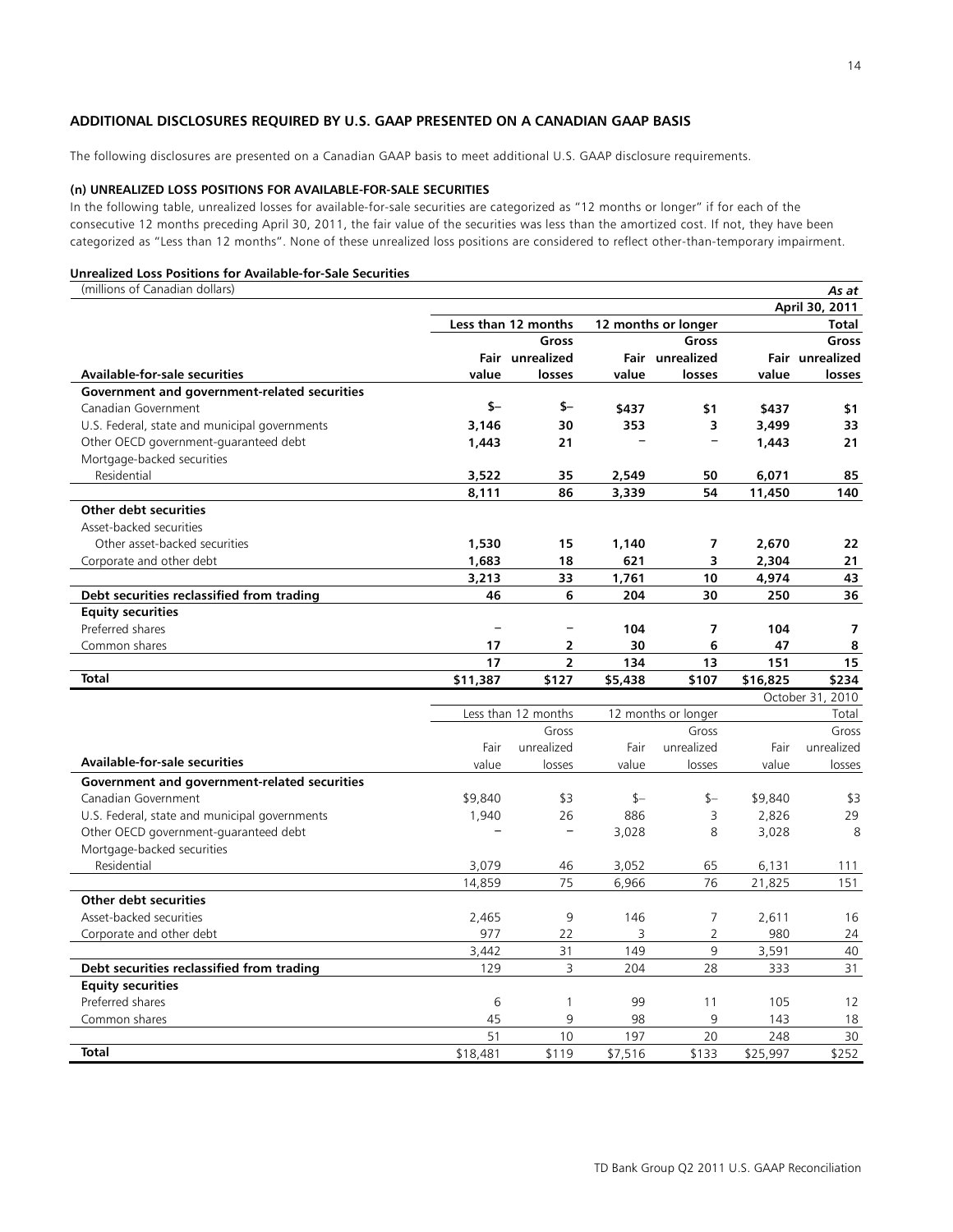#### **(o) FAIR VALUE MEASUREMENTS FOR FINANCIAL ASSETS AND FINANCIAL LIABILITIES**

U.S. GAAP standard SFAS 157 (ASC 820-10-35-37 to 35-55) establishes a fair value hierarchy that requires entities to maximize the use of observable inputs and minimize the use of non-observable inputs when measuring fair value. The guidance primarily impacts the Bank's fair value measurements for financial instruments and requires additional disclosures about its fair value measurements. SFAS 157 (ASC 820-10- 35-37 to 35-55) defines fair value as the price that would be received to sell an asset or paid to transfer a liability (i.e., exit price) in an orderly transaction between market participants at the measurement date, and establishes a framework for measuring fair value. The standard also establishes a three-level hierarchy for fair value measurements based upon the transparency of inputs to the valuation of an asset or liability as of the measurement date. The adoption of SFAS 157 (ASC 820-10-35-37 to 35-55) did not have a material impact on the financial position or earnings of the Bank.

 Please refer to Note 3 of the Bank's Canadian GAAP Interim Consolidated Financial Statements within the Q2 2011 Report to Shareholders for disclosure of the fair value of financial assets and financial liabilities accounted for at fair value on a recurring basis and their classification within the fair value hierarchy as at April 30, 2011, and a reconciliation for all financial assets and financial liabilities measured at fair value on a recurring basis using significant non-observable inputs (Level 3) for the period from November 1, 2010 to April 30, 2011.

 The following table discloses the carrying value and fair value of financial assets and financial liabilities and excludes assets and liabilities that are not financial instruments, such as land, buildings, and equipment, as well as goodwill and other intangibles, including customer relationships, which are of significance to the Bank.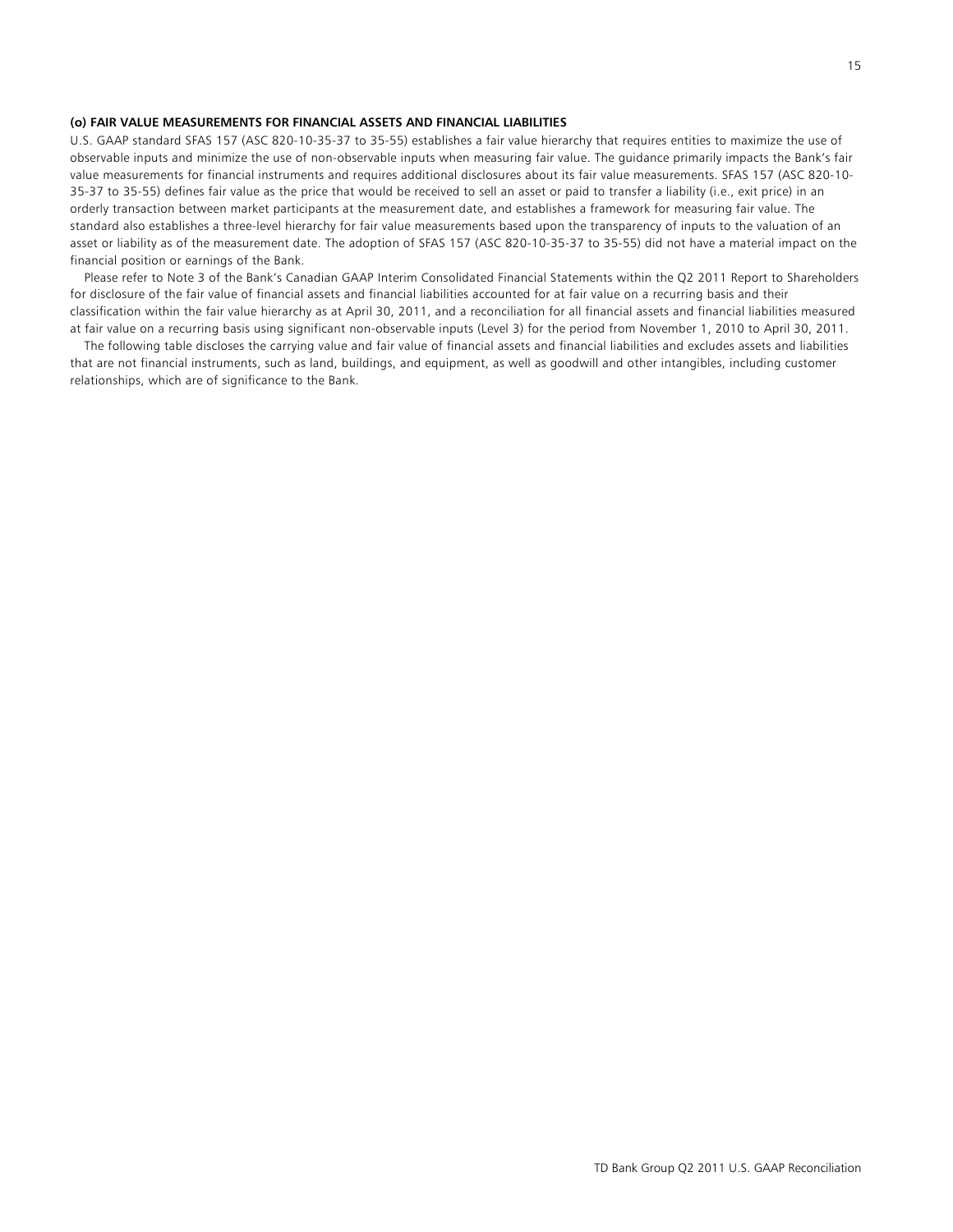#### **Financial Assets and Financial Liabilities**

| (millions of Canadian dollars)                                                                                             |                       |                   |                | As at            |
|----------------------------------------------------------------------------------------------------------------------------|-----------------------|-------------------|----------------|------------------|
|                                                                                                                            |                       | April 30, 2011    |                | October 31, 2010 |
|                                                                                                                            | <b>Carrying value</b> | <b>Fair value</b> | Carrying value | Fair value       |
| <b>FINANCIAL ASSETS</b>                                                                                                    |                       |                   |                |                  |
| Cash and due from banks                                                                                                    | \$3,086               | \$3,086           | \$2,574        | \$2,574          |
| Interest-bearing deposits with banks                                                                                       | 13,672                | 13,672            | 19,136         | 19,136           |
| Trading securities <sup>1</sup>                                                                                            |                       |                   |                |                  |
| Government and government-related securities                                                                               | \$24,156              | \$24,156          | \$23,921       | \$23,921         |
| Other debt securities                                                                                                      | 10,639                | 10,639            | 9,206          | 9,206            |
| Equity securities                                                                                                          | 30,491                | 30,491            | 24,978         | 24,978           |
| Retained interests                                                                                                         | 1,351                 | 1,351             | 1,437          | 1,437            |
| <b>Total trading securities</b>                                                                                            | \$66,637              | \$66,637          | \$59,542       | \$59,542         |
| <b>Available-for-sale securities</b>                                                                                       |                       |                   |                |                  |
| Government and government-related securities                                                                               | \$61,435              | \$61,435          | \$59,761       | \$59,761         |
| Other debt securities                                                                                                      | 36,734                | 36,734            | 36,361         | 36,361           |
| Equity securities                                                                                                          | 2,013                 | 2,094             | 2,005          | 2,173            |
| Debt securities reclassified from trading <sup>2</sup>                                                                     | 3,226                 | 3,226             | 4,228          | 4,228            |
| Total available-for-sale securities <sup>3</sup>                                                                           | \$103,408             | \$103,489         | \$102,355      | \$102,523        |
| <b>Held-to-maturity securities</b>                                                                                         |                       |                   |                |                  |
| Government and government-related securities                                                                               | \$7,259               | \$7,292           | \$9,119        | \$9,330          |
| Other debt securities                                                                                                      | 559                   | 560               | 596            | 607              |
| Total held-to-maturity securities                                                                                          | \$7,818               | \$7,852           | \$9,715        | \$9,937          |
| Securities purchased under reverse repurchase agreements                                                                   | \$50,341              | \$50,341          | \$50,658       | \$50,658         |
| Loans <sup>1</sup>                                                                                                         | 280,748               | 283,127           | 270,020        | 271,989          |
| <b>Customers' liability under acceptances</b>                                                                              | 9,383                 | 9,383             | 7,757          | 7,757            |
| <b>Derivatives</b>                                                                                                         | 50,208                | 50,208            | 51,675         | 51,675           |
| Other assets                                                                                                               | 13,434                | 13,434            | 13,988         | 13,988           |
|                                                                                                                            |                       |                   |                |                  |
| <b>FINANCIAL LIABILITIES</b>                                                                                               |                       |                   |                |                  |
| <b>Deposits</b>                                                                                                            | \$407,017             | \$409,091         | \$406,980      | \$409,067        |
| <b>Trading deposits</b>                                                                                                    | 30,919                | 30,919            | 22,991         | 22,991           |
| Acceptances                                                                                                                | 9,383                 | 9,383             | 7,757          | 7,757            |
| Obligations related to securities sold short                                                                               | 21,878                | 21,878            | 23,695         | 23,695           |
| Obligations related to securities sold under repurchase agreements                                                         | 24,146                | 24,146            | 25,426         | 25,426           |
| <b>Derivatives</b>                                                                                                         | 55,033                | 55,033            | 53,685         | 53,685           |
| <b>Other liabilities</b>                                                                                                   | 16,961                | 16,961            | 15,905         | 15,905           |
| Subordinated notes and debentures                                                                                          | 12,504                | 13,246            | 12,506         | 13,529           |
| Liability for preferred shares and capital trust securities                                                                | 580                   | 608               | 582            | 613              |
| Trading securities and loans include securities and loans, respectively designated as trading under the fair value option. |                       |                   |                |                  |

2 Includes fair value of government and government-insured securities as at April 30, 2011, of \$12 million (October 31, 2010 – \$18 million) and other debt securities of \$3,214 million (October 31, 2010 – \$4,210 million).

 $3$  As at April 30, 2011, certain securities in the available-for-sale portfolio with a carrying value of \$1,679 million (October 31, 2010 – \$2,004 million) do not have quoted market prices and are carried at cost. The fair value of these certain securities was \$1,760 million (October 31, 2010 – \$2,172 million) and is included in the table above.

## **(p) DISCLOSURES ABOUT DERIVATIVE INSTRUMENTS AND HEDGING ACTIVITIES**

Effective October 31, 2009, the Bank adopted SFAS No. 161 – *Disclosures about Derivative Instruments and Hedging Activities – an amendment of FASB Statement No. 133* (SFAS 161/ASC 815-10-65-1). SFAS 161 requires enhanced disclosures about derivative instruments and hedged items that are accounted for under SFAS No. 133 (ASC 815-10-65-1). The enhanced disclosures about the Bank's derivative instruments and hedged items that are accounted for under SFAS 133 are noted below.

 Derivative financial instruments are financial contracts that derive their value from underlying changes in interest rates, foreign exchange rates, credit spreads, commodity prices, equities, or other financial measures. Such instruments include interest rate, foreign exchange, equity, commodity, and credit derivative contracts. The Bank uses these instruments for trading purposes and non-trading purposes to manage the risks associated with its funding and investing strategies.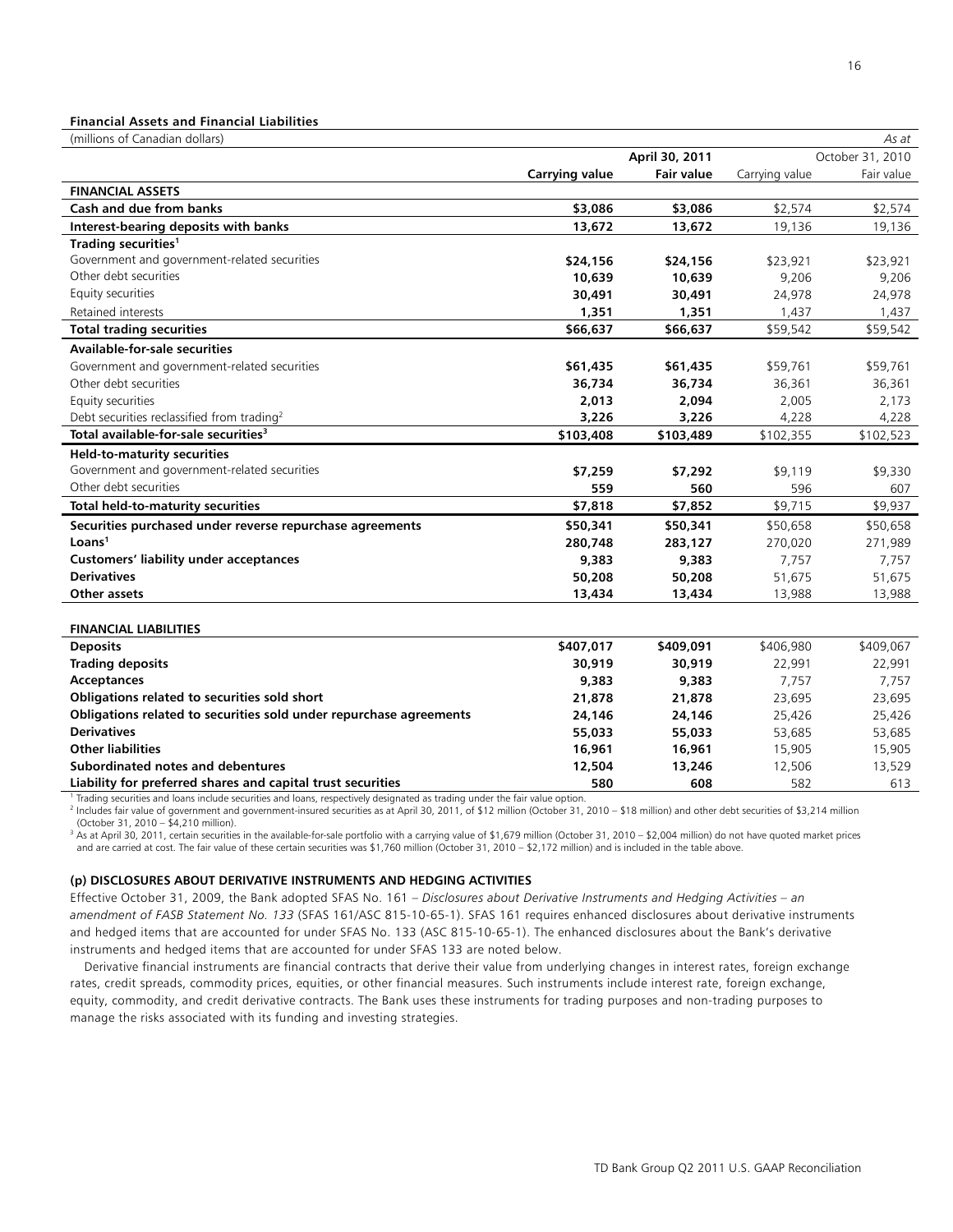## **DERIVATIVES HELD FOR TRADING PURPOSES**

The Bank enters into trading derivative contracts to meet the needs of its customers, to enter into trading positions, and in certain cases, to manage risks related to its trading portfolio. Trading derivatives are recorded at fair value with the resulting realized and unrealized gains or losses recognized immediately in trading income.

## **DERIVATIVES HELD FOR NON-TRADING PURPOSES**

When derivatives are held for non-trading purposes and when the transactions meet hedge accounting requirements, they are classified by the Bank as non-trading derivatives and receive hedge accounting treatment, as appropriate. Certain derivative instruments that are held for economic hedging purposes, and do not meet hedge accounting requirements, are also classified as non-trading derivatives but the change in fair value of these derivatives is recognized in other income.

### **HEDGING RELATIONSHIPS**

#### *Hedge Accounting*

At the inception of a hedging relationship, the Bank documents the relationship between the hedging instrument and the hedged item, its risk management objective and its strategy for undertaking the hedge. The Bank also requires a documented assessment, both at hedge inception and on an ongoing basis, of whether or not the derivatives that are used in hedging transactions are highly effective in offsetting the changes attributable to the hedged risks in the fair values or cash flows of the hedged items. In order to be deemed effective, the hedging instrument and the hedged item must be highly and inversely correlated such that the changes in the fair value of the hedging instrument will substantially offset the effects of the hedged exposure to the Bank throughout the term of the hedging relationship. If a hedging relationship becomes ineffective, it no longer qualifies for hedge accounting and any subsequent change in the fair value of the hedging instrument is recognized in earnings, without any mitigating impact in earnings, where appropriate.

 The change in fair value relating to the derivative component excluded from the assessment of hedge effectiveness is recognized immediately in the Interim Consolidated Statement of Income.

 When derivatives are designated as hedges, the Bank classifies them either as: (i) hedges of the change in fair value of recognized assets or liabilities or firm commitments (fair value hedges); (ii) hedges of the variability in highly probable future cash flows attributable to a recognized asset or liability, or a forecasted transaction (cash flow hedges); or (iii) hedges of net investments in a foreign operation (net investment hedges).

#### *Fair Value Hedges*

The Bank's fair value hedges principally consist of interest rate swaps that are used to protect against changes in the fair value of fixed-rate long-term financial instruments due to movements in market interest rates.

 Changes in the fair value of derivatives that are designated and qualify as fair value hedging instruments are recorded in the Interim Consolidated Statement of Income, along with changes in the fair value of the assets, liabilities or group thereof that are attributable to the hedged risk. Any gain or loss in fair value relating to the ineffective portion of the hedging relationship is recognized immediately in the Interim Consolidated Statement of Income in other income.

 The cumulative adjustment to the carrying amount of the hedged item (the basis adjustment) is amortized to the Interim Consolidated Statement of Income based on a recalculated effective interest rate over the remaining expected life of the hedged item, with amortization beginning no later than when the hedged item ceases to be adjusted for changes in its fair value attributable to the hedged risk. Where the hedged item has been derecognized, the basis adjustment is immediately released to the Interim Consolidated Statement of Income.

#### *Cash Flow Hedges*

The Bank is exposed to variability in future cash flows that are denominated in foreign currencies, as well as variability in future cash flows on non-trading assets and liabilities that bear interest at variable rates, or are expected to be refunded or reinvested in the future. The amounts and timing of future cash flows are projected for each hedged exposure on the basis of their contractual terms and other relevant factors, including estimates of prepayments and defaults. The aggregate cash flows across all hedged exposures over time form the basis for identifying the effective portion of gains and losses on the derivatives designated as cash flow hedges of forecasted transactions.

 The effective portion of changes in the fair value of derivatives that are designated and qualify as cash flow hedges is recognized in other comprehensive income. Any gain or loss in fair value relating to the ineffective portion is recognized immediately in the Interim Consolidated Statement of Income in other income.

 Amounts accumulated in other comprehensive income are reclassified to the Interim Consolidated Statement of Income in the period in which the hedged item affects income.

 When a hedging instrument expires or is sold, or when a hedge no longer meets the criteria for hedge accounting, any cumulative gain or loss existing in other comprehensive income at that time remains in other comprehensive income until the forecasted transaction is eventually recognized in the Interim Consolidated Statement of Income. When a forecasted transaction is no longer expected to occur, the cumulative gain or loss that was reported in other comprehensive income is immediately transferred to the Interim Consolidated Statement of Income.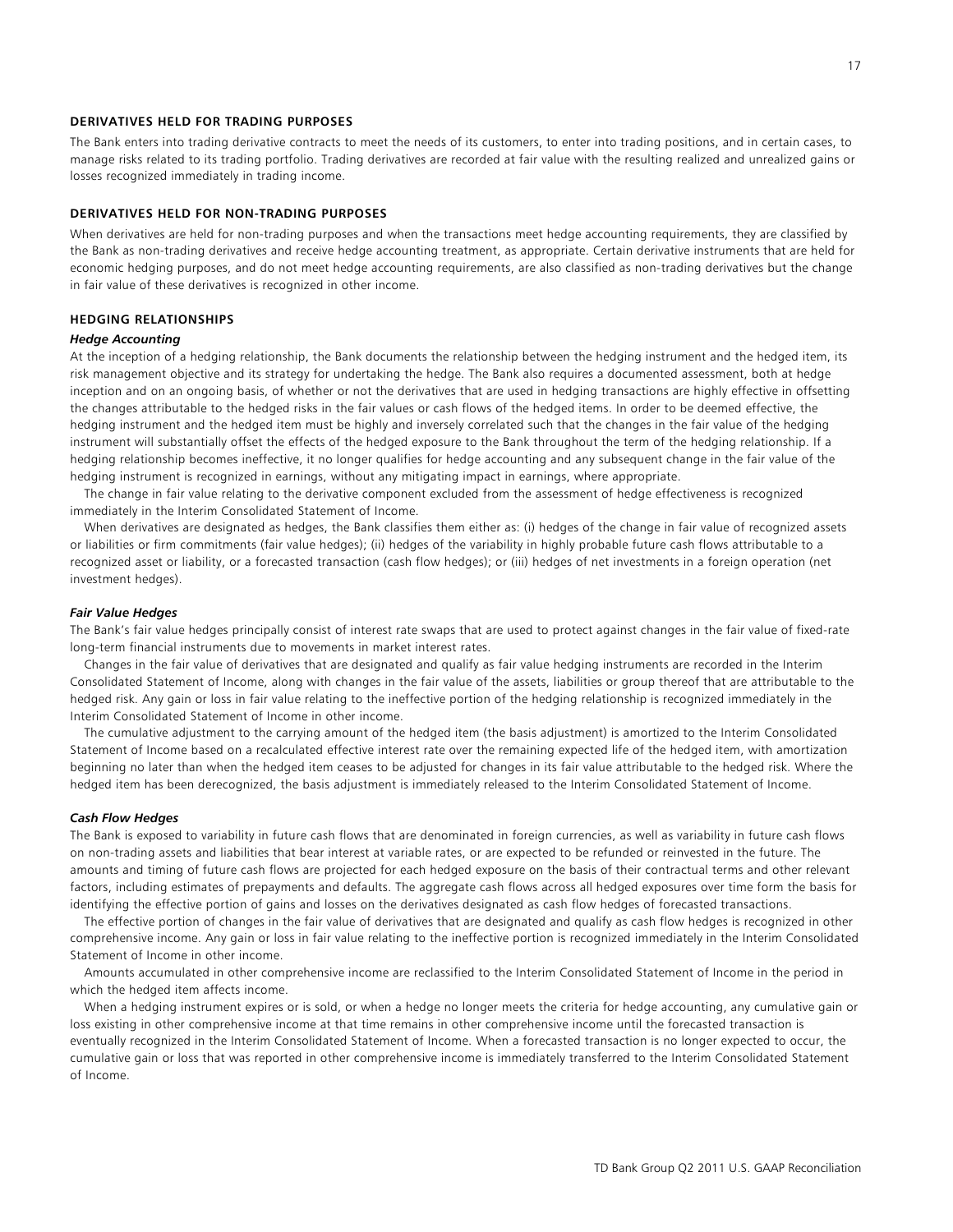#### *Net Investment Hedges*

Hedges of net investments in foreign operations are accounted for similar to cash flow hedges. Any gain or loss on the hedging instrument relating to the effective portion of the hedge is recognized in other comprehensive income. The gain or loss relating to the ineffective portion is recognized immediately in the Interim Consolidated Statement of Income. Gains and losses accumulated in other comprehensive income are included in the Interim Consolidated Statement of Income upon the repatriation or disposal of the investment in the foreign operation.

#### **DERIVATIVE PRODUCT TYPES AND RISK EXPOSURES**

The majority of the Bank's derivative contracts are over-the-counter (OTC) transactions that are privately negotiated between the Bank and the counterparty to the contract. The remainder are exchange-traded contracts transacted through organized and regulated exchanges and consist primarily of options and futures.

#### *Interest Rate Derivatives*

The Bank uses interest rate derivatives, such as interest rate futures and forwards, swaps, and options in managing interest rate risks. Interest rate risk is the impact that changes in interest rates could have on the Bank's margins, earnings, and economic value. Changes in interest rate can impact the market value of fixed rate assets and liabilities. Further, certain assets and liabilities repayment rates vary depending on interest rates.

 Forward rate agreements are OTC contracts that effectively fix a future interest rate for a period of time. A typical forward rate agreement provides that at a pre-determined future date, a cash settlement will be made between the counterparties based upon the difference between a contracted rate and a market rate to be determined in the future, calculated on a specified notional principal amount. No exchange of principal amount takes place.

 Interest rate swaps are OTC contracts in which two counterparties agree to exchange cash flows over a period of time based on rates applied to a specified notional principal amount. A typical interest rate swap would require one counterparty to pay a fixed market interest rate in exchange for a variable market interest rate determined from time to time, with both calculated on a specified notional principal amount. No exchange of principal amount takes place.

 Interest rate options are contracts in which one party (the purchaser of an option) acquires from another party (the writer of an option), in exchange for a premium, the right, but not the obligation, either to buy or sell, on a specified future date or series of future dates or within a specified time, a specified financial instrument at a contracted price. The underlying financial instrument will have a market price which varies in response to changes in interest rates. In managing the Bank's interest rate exposure, the Bank acts as both a writer and purchaser of these options. Options are transacted both OTC and through exchanges.

 Interest rate futures are standardized contracts transacted on an exchange. They are based upon an agreement to buy or sell a specified quantity of a financial instrument on a specified future date, at a contracted price. These contracts differ from forward rate agreements in that they are in standard amounts with standard settlement dates and are transacted on an exchange.

#### *Foreign Exchange Derivatives*

The Bank uses foreign exchange derivatives, such as futures, forwards, and swaps in managing foreign exchange risks. Foreign exchange risk refers to losses that could result from changes in foreign currency exchange rates. Assets and liabilities that are denominated in foreign currencies have foreign exchange risk. The Bank is exposed to non-trading foreign exchange risk from its investments in foreign operations when the Bank's foreign currency assets are greater or less than the liabilities in that currency, they create a foreign currency open position.

 Foreign exchange forwards are OTC contracts in which one counterparty contracts with another to exchange a specified amount of one currency for a specified amount of a second currency, at a future date or range of dates.

 Swap contracts comprise foreign exchange swaps and cross-currency interest rate swaps. Foreign exchange swaps are transactions in which a foreign currency is simultaneously purchased in the spot market and sold in the forward market, or vice-versa. Cross-currency interest rate swaps are transactions in which counterparties exchange principal and interest flows in different currencies over a period of time. These contracts are used to manage both currency and interest rate exposures.

 Foreign exchange futures contracts are similar to foreign exchange forward contracts but differ in that they are in standard currency amounts with standard settlement dates and are transacted on an exchange.

#### *Credit Derivatives*

The Bank uses credit derivatives such as CDS and total return swaps in managing risks of the Bank's corporate loan portfolio and other cash instruments. Credit risk is the risk of loss if a borrower or counterparty in a transaction fails to meet its agreed payment obligations. The Bank uses credit derivatives to mitigate industry concentration and borrower-specific exposure as part of the Bank's portfolio risk management techniques. The credit, legal, and other risks associated with these transactions are controlled through well established procedures. The Bank's policy is to enter into these transactions with investment grade financial institutions. Credit risk to these counterparties is managed through the same approval, limit, and monitoring processes that is used for all counterparties to which the Bank has credit exposure.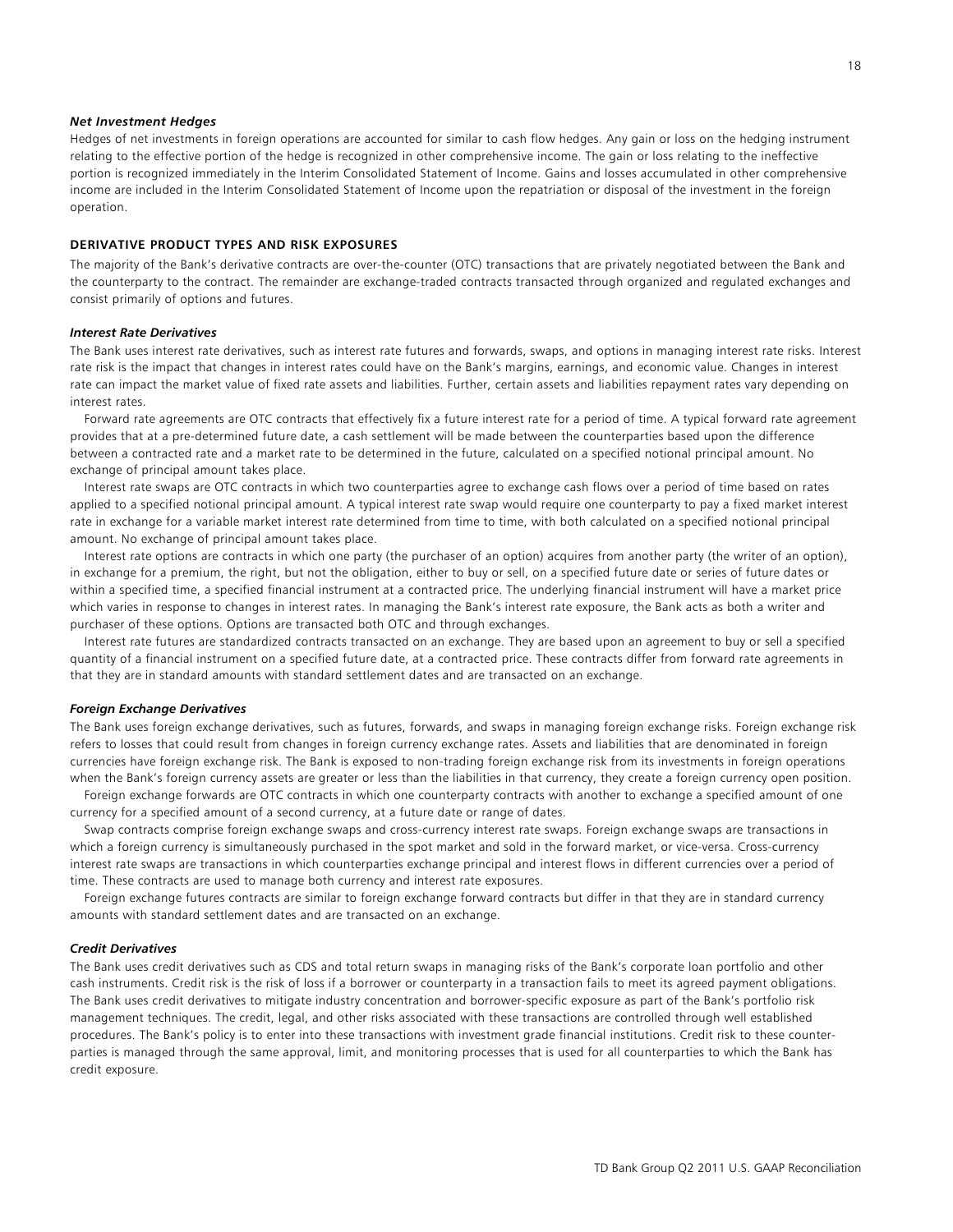Credit derivatives are OTC contracts designed to transfer the credit risk in an underlying financial instrument (usually termed as a reference asset) from one counterparty to another. The most common credit derivatives are CDS (referred to as option contracts) and total return swaps (referred to as swap contracts). In option contracts, an option purchaser acquires credit protection on a reference asset or group of assets from an option writer in exchange for a premium. The option purchaser may pay the agreed premium at inception or over a period of time. The credit protection compensates the option purchaser for any deterioration in value of the reference asset upon the occurrence of certain credit events such as bankruptcy or failure to pay. Settlement may be cash based or physical, requiring the delivery of the reference asset to the option writer. In swap contracts, one counterparty agrees to pay or receive from the other cash amounts based on changes in the value of a reference asset or group of assets, including any returns such as interest earned on these assets in exchange for amounts that are based on prevailing market funding rates. These cash settlements are made regardless of whether there is a credit event.

## *Other Derivatives*

The Bank also transacts equity and commodity derivatives in both the exchange and OTC markets.

 Equity swaps are OTC contracts in which one counterparty agrees to pay, or receive from the other, cash amounts based on changes in the value of a stock index, a basket of stocks, or a single stock. These contracts sometimes include a payment in respect of dividends.

 Equity options give the purchaser of the option, for a premium, the right, but not the obligation, to buy from or sell to the writer of an option, an underlying stock index, basket of stocks, or single stock at a contracted price. Options are transacted both OTC and through exchanges.

 Equity index futures are standardized contracts transacted on an exchange. They are based on an agreement to pay or receive a cash amount based on the difference between the contracted price level of an underlying stock index and its corresponding market price level at a specified future date. There is no actual delivery of stocks that comprise the underlying index. These contracts are in standard amounts with standard settlement dates.

 Commodity contracts include commodity forward, futures, swaps, and options, such as precious metals and energy-related products in both OTC and exchange markets.

 The Bank issues certain loan commitments to customers in Canada at a fixed price. These funding commitments are accounted for as derivatives if there is past practice of selling the loans shortly after funding. These loan commitments are carried at fair value with the resulting realized and unrealized gains or losses recognized immediately in other income.

#### **NOTIONAL AMOUNTS**

The notional amounts are not recorded as assets or liabilities as they represent the face amount of the contract to which a rate or price is applied to determine the amount of cash flows to be exchanged. Notional principal amounts do not represent the potential gain or loss associated with market risk and are not indicative of the credit risk associated with derivative financial instruments.

## **EMBEDDED DERIVATIVES**

Derivatives may be embedded in other financial instruments (the host instrument). Embedded derivatives are treated as separate derivatives when their economic characteristics and risks are not clearly and closely related to those of the host instrument, a separate instrument with the same terms as the embedded derivative would meet the definition of a derivative, and the combined contract is not held for trading or designated as trading under the fair value option. These embedded derivatives are measured at fair value with subsequent changes recognized in trading income.

 Certain of the Bank's deposit obligations that vary according to the performance of certain equity levels or indices may be subject to a guaranteed minimum redemption amount and have an embedded derivative. The Bank accounts for the embedded derivative of such variable obligations at fair value with changes in fair value reflected in other income as they arise. The Bank does not expect significant future earnings volatility as the embedded derivatives are effectively hedged. The fair value of the embedded derivatives are recorded on the Interim Consolidated Balance Sheet as derivatives.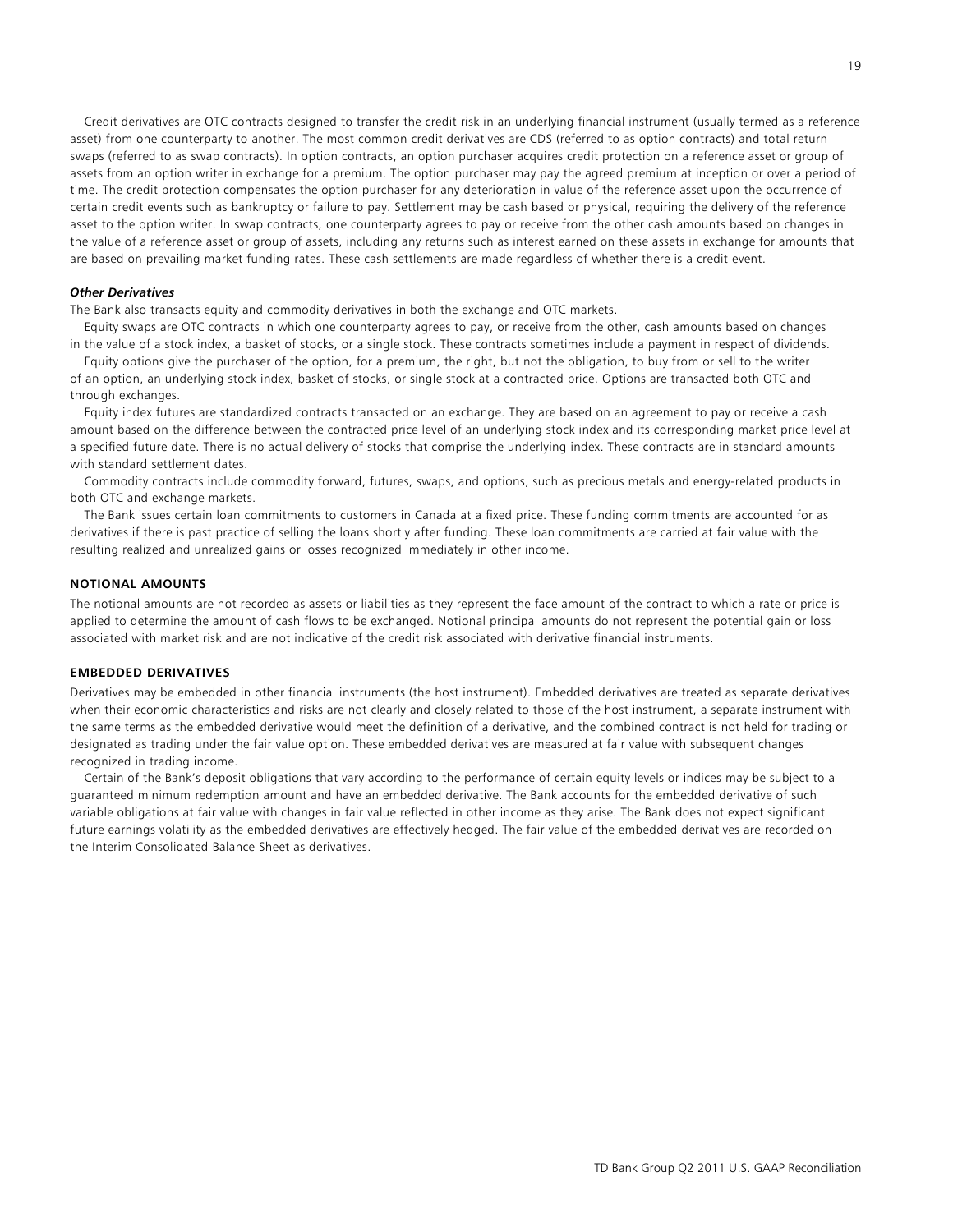# **Fair Value of Derivatives**

| (millions of Canadian dollars)                      |                |                   |          | As at            |
|-----------------------------------------------------|----------------|-------------------|----------|------------------|
|                                                     | April 30, 2011 |                   |          | October 31, 2010 |
|                                                     |                | <b>Fair value</b> |          | Fair Value       |
|                                                     | Positive       | <b>Negative</b>   | Positive | Negative         |
| Derivative financial instruments held or issued for |                |                   |          |                  |
| trading purposes                                    |                |                   |          |                  |
| Interest rate contracts                             |                |                   |          |                  |
| <b>Futures</b>                                      | $$-$           | $$ -$             | \$1      | \$1              |
| Forward rate agreements                             | 12             | 10                | 17       | 12               |
| Swaps                                               | 14,253         | 15,024            | 19,846   | 19,872           |
| Options written                                     |                | 518               |          | 642              |
| Options purchased                                   | 554            |                   | 641      |                  |
| Total interest rate contracts                       | 14,819         | 15,552            | 20,505   | 20,527           |
| Foreign exchange contracts                          |                |                   |          |                  |
| Forward contracts                                   | 6,553          | 7,498             | 5,385    | 5,734            |
| Swaps                                               | 2,566          | 1,338             | 2,240    | 881              |
| Cross-currency interest rate swaps                  | 12,335         | 17,080            | 9,395    | 14,090           |
| Options written                                     |                | 989               |          | 829              |
| Options purchased                                   | 969            |                   | 800      |                  |
| Total foreign exchange contracts                    | 22,423         | 26,905            | 17,820   | 21,534           |
| Credit derivatives                                  |                |                   |          |                  |
| Credit default swaps - protection purchased         | 30             | 61                | 70       | 65               |
| Credit default swaps - protection sold              | 35             | 35                | 52       | 65               |
| Total credit derivative contracts                   | 65             | 96                | 122      | 130              |
| Other contracts                                     |                |                   |          |                  |
| Equity contracts                                    | 3,070          | 3,506             | 2,146    | 2,772            |
| Commodity contracts                                 | 1,077          | 678               | 775      | 711              |
|                                                     | 4,147          | 4,184             | 2,921    | 3,483            |
| Fair value - trading                                | \$41,454       | \$46,737          | \$41,368 | \$45,674         |
| Derivative financial instruments held or issued     |                |                   |          |                  |
| for non-trading purposes                            |                |                   |          |                  |
| Interest rate contracts                             |                |                   |          |                  |
| Forward rate agreements                             | \$1            | \$2               | \$5      | \$7              |
| Swaps                                               | 4,234          | 3,651             | 6,972    | 5,215            |
| Options written                                     | 6              | 57                | 7        | 5                |
| Options purchased                                   | 15             | $\overline{2}$    | 30       | 3                |
| Total interest rate contracts                       | 4,256          | 3,712             | 7,014    | 5,230            |
| Foreign exchange contracts                          |                |                   |          |                  |
| Forward contracts                                   | 1,179          | 1,136             | 845      | 523              |
| Swaps                                               | 46             |                   | 27       |                  |
| Cross-currency interest rate swaps                  | 1,660          | 2,200             | 1,191    | 1,294            |
| Total foreign exchange contracts                    | 2,885          | 3,336             | 2,063    | 1,817            |
| Credit derivatives                                  |                |                   |          |                  |
| Credit default swaps - protection purchased         | 40             | 104               | 66       | 93               |
| Total credit derivative contracts                   | 40             | 104               | 66       | 93               |
| Other contracts                                     |                |                   |          |                  |
| Equity contracts                                    | 1,573          | 1,144             | 1,164    | 871              |
| Fair value - non-trading                            | \$8,754        | \$8,296           | \$10,307 | \$8,011          |
| <b>Total fair value</b>                             | \$50,208       | \$55,033          | \$51,675 | \$53,685         |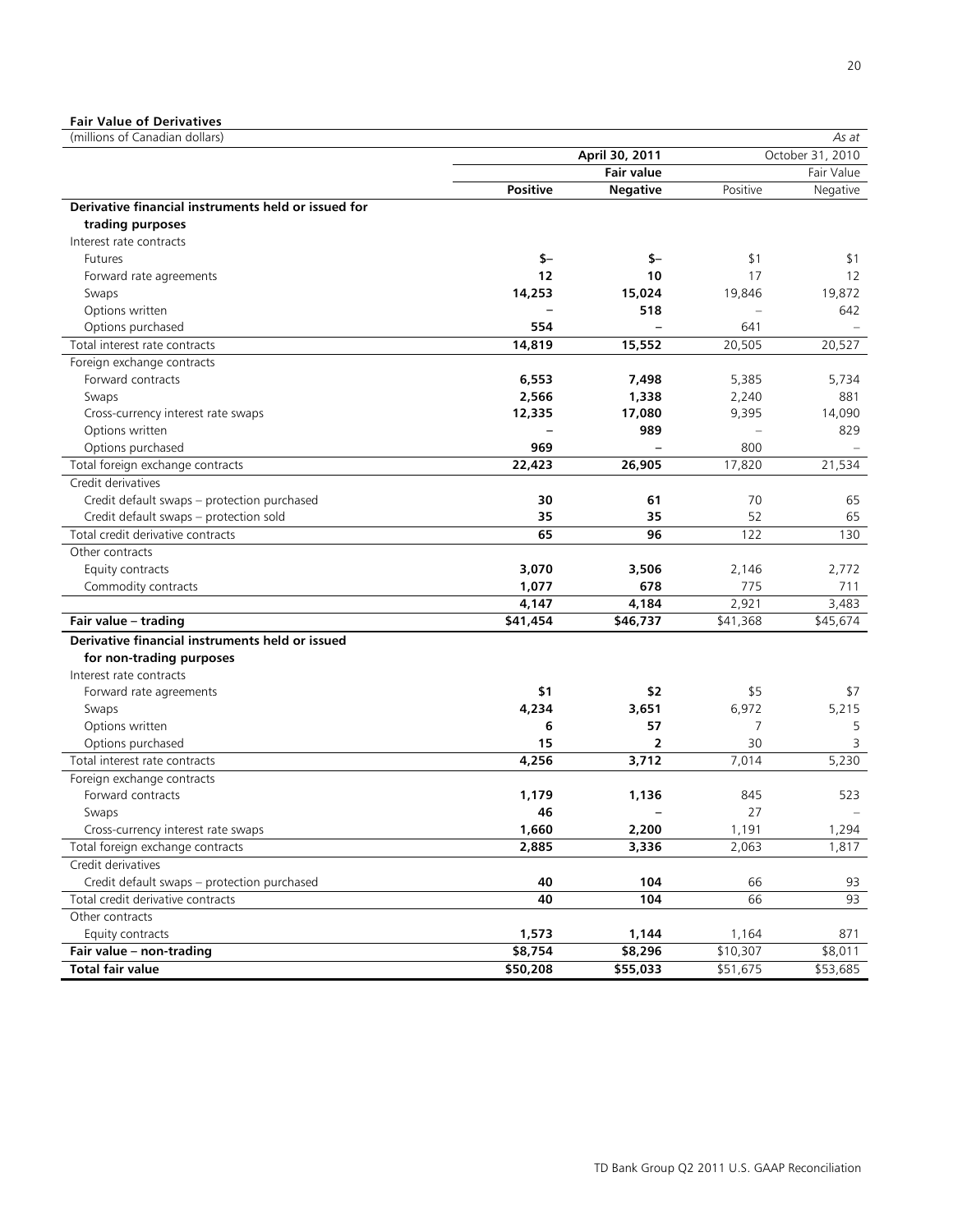The following table distinguishes the derivative financial instruments held or issued for non-trading purposes between those that have been designated in qualifying hedge accounting relationships and those which have not been designated in qualifying hedge accounting relationships.

#### **Fair Value of Non-Trading Derivatives**

| (millions of Canadian dollars)              |                          |                    |                          |                          |                               | As at          |
|---------------------------------------------|--------------------------|--------------------|--------------------------|--------------------------|-------------------------------|----------------|
|                                             |                          |                    |                          |                          |                               | April 30, 2011 |
|                                             |                          |                    | <b>Derivative assets</b> |                          | <b>Derivative liabilities</b> |                |
|                                             |                          | <b>Derivatives</b> |                          |                          | <b>Derivatives</b>            |                |
|                                             | <b>Derivatives</b>       | not in             |                          | <b>Derivatives</b>       | not in                        |                |
|                                             | in qualifying            | qualifying         |                          | in qualifying            | qualifying                    |                |
|                                             | hedging                  | hedging            |                          | hedging                  | hedging                       |                |
|                                             | relationships            | relationships      | Total                    | relationships            | relationships                 | Total          |
| Derivatives held or issued for non-trading  |                          |                    |                          |                          |                               |                |
| purposes                                    |                          |                    |                          |                          |                               |                |
| Interest rate contracts                     |                          |                    |                          |                          |                               |                |
| Forward rate agreements                     | $S-$                     | \$1                | \$1                      | $S-$                     | \$2                           | \$2            |
| Swaps                                       | 2,116                    | 2,118              | 4,234                    | 608                      | 3,043                         | 3,651          |
| Options written                             |                          | 6                  | 6                        |                          | 57                            | 57             |
| Options purchased                           |                          | 15                 | 15                       |                          | 2                             | 2              |
| Total interest rate contracts               | 2,116                    | 2,140              | 4,256                    | 608                      | 3,104                         | 3,712          |
| Foreign exchange contracts                  |                          |                    |                          |                          |                               |                |
| Forward contracts                           | 1,156                    | 23                 | 1,179                    | 1,108                    | 28                            | 1,136          |
| Swaps                                       | 46                       |                    | 46                       |                          |                               |                |
| Cross-currency interest rate swaps          | 616                      | 1,044              | 1,660                    | 1,533                    | 667                           | 2,200          |
| Total foreign exchange contracts            | 1,818                    | 1,067              | 2,885                    | 2,641                    | 695                           | 3,336          |
| Credit derivatives                          |                          |                    |                          |                          |                               |                |
| Credit default swaps - protection purchased |                          | 40                 | 40                       |                          | 104                           | 104            |
| Total credit derivatives                    | $\qquad \qquad -$        | 40                 | 40                       | $\overline{\phantom{0}}$ | 104                           | 104            |
| Other contracts                             |                          |                    |                          |                          |                               |                |
| Equity contracts                            |                          | 1,573              | 1,573                    |                          | 1,144                         | 1,144          |
| Total other contracts                       | $\overline{\phantom{0}}$ | 1,573              | 1,573                    | $\overline{\phantom{0}}$ | 1,144                         | 1,144          |
| Fair value - non-trading                    | \$3,934                  | \$4,820            | \$8,754                  | \$3,249                  | \$5,047                       | \$8,296        |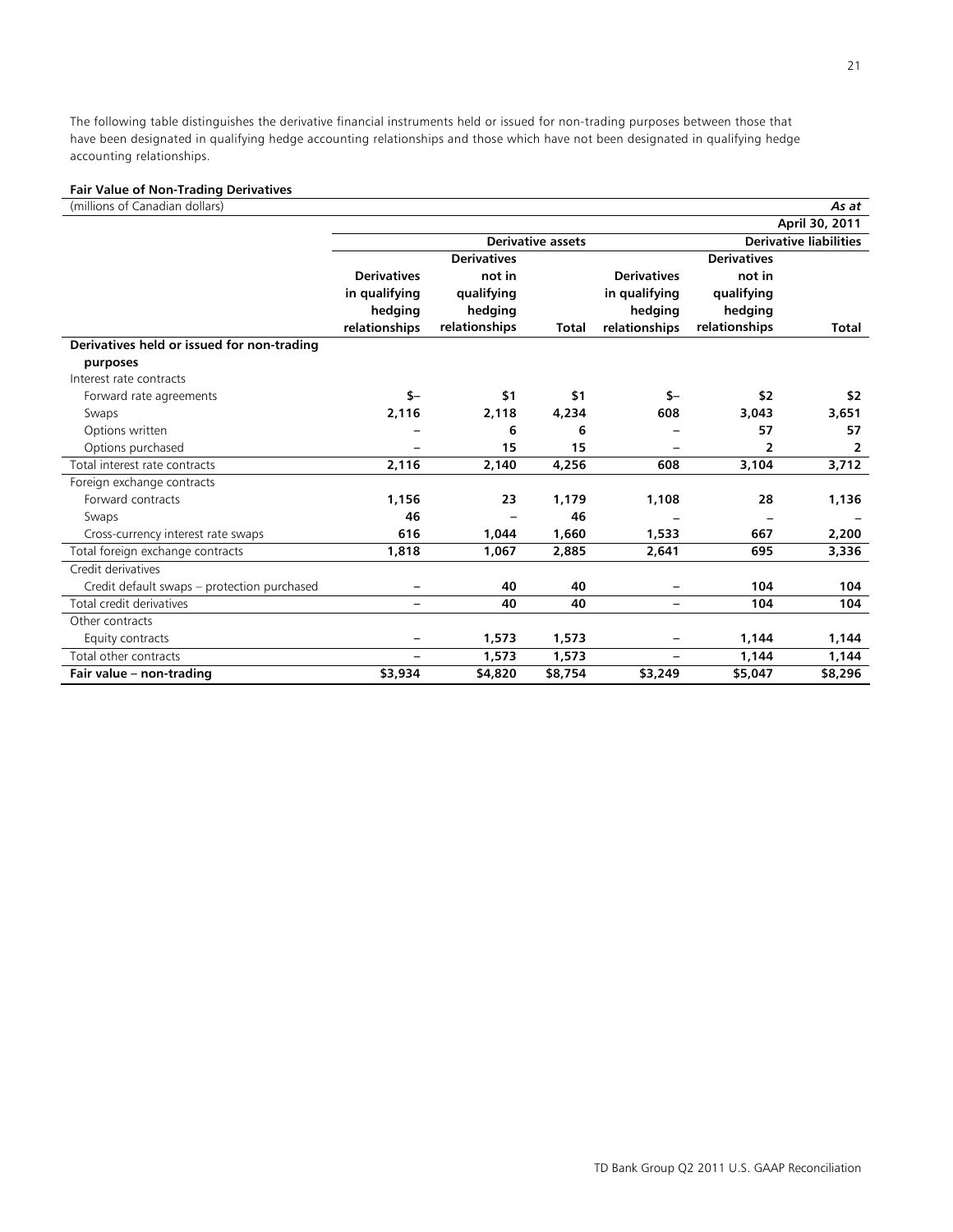| (millions of Canadian dollars) | As at |
|--------------------------------|-------|
|--------------------------------|-------|

|                                             |                |                 |                   |                |               | October 31, 2010       |
|---------------------------------------------|----------------|-----------------|-------------------|----------------|---------------|------------------------|
|                                             |                |                 | Derivative assets |                |               | Derivative liabilities |
|                                             |                |                 |                   |                | Derivatives   |                        |
|                                             | Derivatives in | Derivatives not |                   | Derivatives in | not in        |                        |
|                                             | qualifying     | in qualifying   |                   | qualifying     | qualifying    |                        |
|                                             | hedging        | hedging         |                   | hedging        | hedging       |                        |
|                                             | relationships  | relationships   | Total             | relationships  | relationships | Total                  |
| Derivatives held or issued for non-trading  |                |                 |                   |                |               |                        |
| purposes                                    |                |                 |                   |                |               |                        |
| Interest rate contracts                     |                |                 |                   |                |               |                        |
| Forward rate agreements                     | $s-$           | \$5             | \$5               | $s-$           | \$7           | \$7                    |
| Swaps                                       | 3,660          | 3,312           | 6,972             | 595            | 4,620         | 5,215                  |
| Options written                             |                | 7               | 7                 |                | 5             | 5                      |
| Options purchased                           | 30             |                 | 30                |                | 3             | 3                      |
| Total interest rate contracts               | 3,690          | 3,324           | 7,014             | 595            | 4,635         | 5,230                  |
| Foreign exchange contracts                  |                |                 |                   |                |               |                        |
| Forward contracts                           | 841            | 4               | 845               | 517            | 6             | 523                    |
| Swaps                                       | 27             |                 | 27                |                |               |                        |
| Cross-currency interest rate swaps          | 453            | 738             | 1,191             | 960            | 334           | 1,294                  |
| Total foreign exchange contracts            | 1,321          | 742             | 2,063             | 1,477          | 340           | 1,817                  |
| Credit derivatives                          |                |                 |                   |                |               |                        |
| Credit default swaps – protection purchased |                | 66              | 66                |                | 93            | 93                     |
| Total credit derivatives                    | $\equiv$       | 66              | 66                | $\equiv$       | 93            | 93                     |
| Other contracts                             |                |                 |                   |                |               |                        |
| Equity contracts                            |                | 1,164           | 1,164             |                | 871           | 871                    |
| Total other contracts                       |                | 1,164           | 1,164             |                | 871           | 871                    |
| Fair value - non-trading                    | \$5,011        | \$5,296         | \$10,307          | \$2,072        | \$5,939       | \$8,011                |

The following tables disclose the impact of derivatives and hedged items, where appropriate, on the Interim Consolidated Statement of Income and on the Interim Consolidated Statement of Other Comprehensive Income for the six months ended April 30, 2011.

| <b>Fair Value Hedges</b>       |                          |                    |                              |                            |
|--------------------------------|--------------------------|--------------------|------------------------------|----------------------------|
| (millions of Canadian dollars) |                          |                    |                              | For the six months ended   |
|                                |                          |                    |                              | April 30, 2011             |
|                                | <b>Amounts</b>           | <b>Amounts</b>     |                              | <b>Amounts</b>             |
|                                | recognized in            | recognized in      |                              | excluded from the          |
|                                | income on                | income on hedged   | Hedge                        | assessment of hedge        |
|                                | derivatives <sup>1</sup> | items <sup>1</sup> | ineffectiveness <sup>2</sup> | effectiveness <sup>3</sup> |
| Fair value hedges              |                          |                    |                              |                            |
| Interest rate contracts        | \$96                     | $$^{(89)}$         | \$7                          | \$(29)                     |
| <b>Total income (loss)</b>     | \$96                     | $$^{(89)}$         | \$7                          | \$(29)                     |
| (millions of Canadian dollars) |                          |                    |                              | For the six months ended   |
|                                |                          |                    |                              | April 30, 2010             |
|                                | Amounts                  | Amounts            |                              | Amounts                    |
|                                | recognized in            | recognized in      |                              | excluded from the          |
|                                | income on                | income on hedged   | Hedge                        | assessment of hedge        |
|                                | derivatives <sup>1</sup> | items <sup>1</sup> | ineffectiveness <sup>2</sup> | effectiveness <sup>3</sup> |
| Fair value hedges              |                          |                    |                              |                            |
| Interest rate contracts        | \$32                     | $$^{(38)}$         | \$(6)                        | \$(53)                     |
| Total income (loss)            | \$32                     | $$^{(38)}$         | \$(6)                        | \$ (53)                    |

1 Amounts are recorded in net interest income.

2 Amounts are recorded in non-interest income.

<sup>3</sup> Amounts are recorded in non-interest income and represent excluded components on the derivatives. The amount is predominantly offset in net interest income by the basis amortization of hedged item.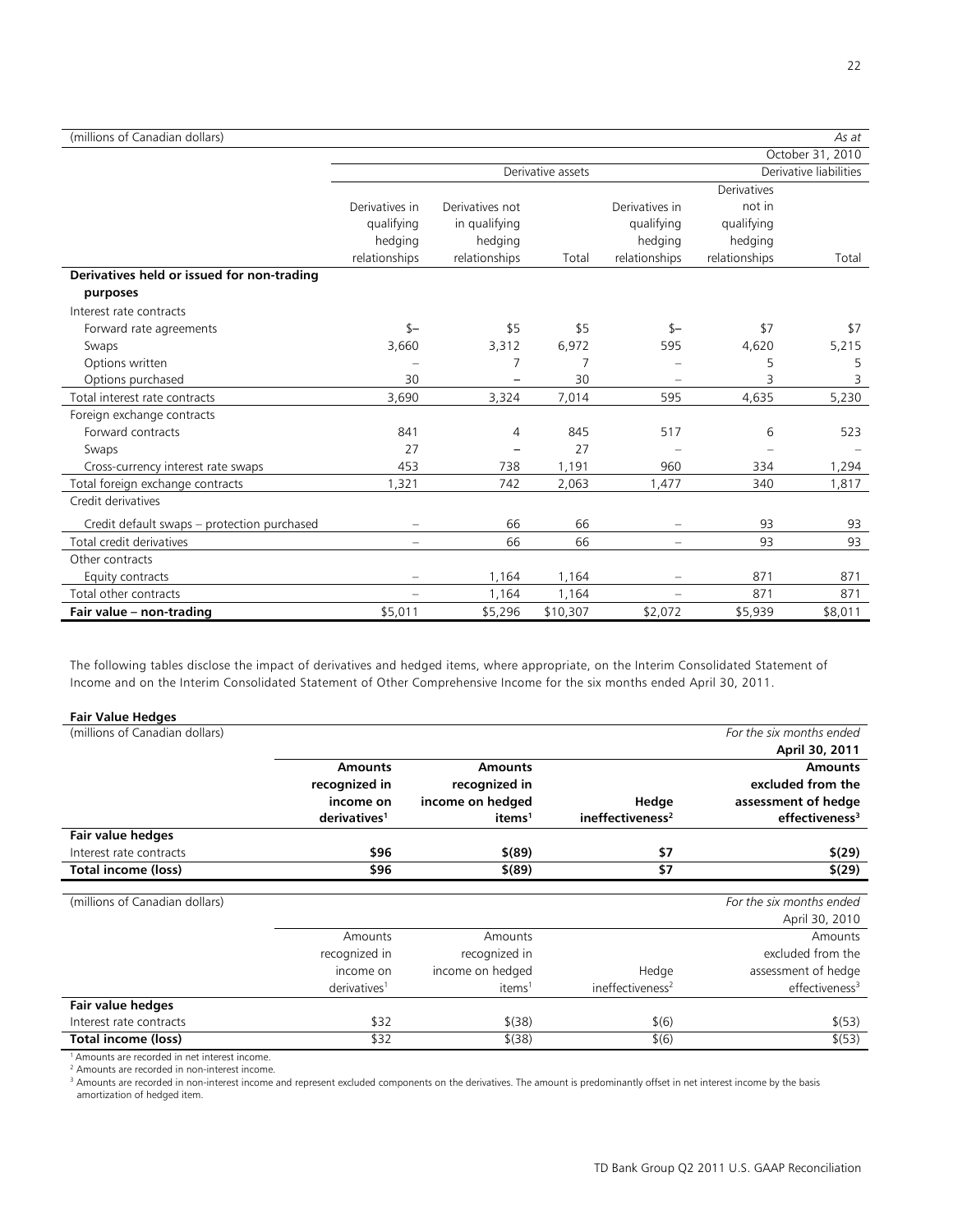## **Cash Flow and Net Investment Hedges**

| (millions of Canadian dollars)          |                          |                                 |                              | For the six months ended   |
|-----------------------------------------|--------------------------|---------------------------------|------------------------------|----------------------------|
|                                         |                          |                                 |                              | April 30, 2011             |
|                                         | <b>Amounts</b>           |                                 |                              | <b>Amounts</b>             |
|                                         | recognized in            | <b>Amounts</b>                  |                              | excluded from the          |
|                                         | OCI on                   | reclassified from               | Hedge                        | assessment of hedge        |
|                                         | derivatives <sup>1</sup> | OCI into income <sup>1, 2</sup> | ineffectiveness <sup>3</sup> | effectiveness <sup>3</sup> |
| <b>Cash Flow Hedges</b>                 |                          |                                 |                              |                            |
| Interest rate contracts                 | \$ (827)                 | \$819                           | \$-                          | \$-                        |
| Foreign exchange contracts              | (827)                    | 6                               |                              |                            |
| Other contracts                         | 129                      | 112                             |                              |                            |
| Total income (loss)                     | \$(1,525)                | \$937                           | $S-$                         | $\overline{\mathsf{S}}$    |
| Net investment hedges                   |                          |                                 |                              |                            |
| Foreign exchange contracts <sup>4</sup> | \$1,491                  | $$-$                            | $$ -$                        | \$32                       |
| (millions of Canadian dollars)          |                          |                                 |                              | For the six months ended   |
|                                         |                          |                                 |                              | April 30, 2010             |
|                                         | Amounts                  |                                 |                              | Amounts                    |
|                                         | recognized in            | Amounts                         |                              | excluded from the          |
|                                         | OCI on                   | reclassified from               | Hedge                        | assessment of hedge        |
|                                         | derivatives <sup>1</sup> | OCI into income <sup>1, 2</sup> | ineffectiveness <sup>3</sup> | effectiveness <sup>3</sup> |
| <b>Cash Flow Hedges</b>                 |                          |                                 |                              |                            |
| Interest rate contracts                 | \$256                    | \$1,204                         | \$(1)                        | $s-$                       |
| Foreign exchange contracts              | (547)                    | (10)                            |                              |                            |
| Other contracts                         | 198                      | 151                             | 6                            |                            |
| Total income (loss)                     | \$(93)                   | \$1,345                         | \$5                          | $S-$                       |
| Net investment hedges                   |                          |                                 |                              |                            |
| Foreign exchange contracts <sup>4</sup> | \$731                    | $$-$                            | $$-$                         | \$(4)                      |

<sup>1</sup> Other comprehensive income is presented on a pre-tax basis.

<sup>2</sup> Amounts are recorded in net interest income.<br><sup>3</sup> Amounts are recorded in non-interest income.

4 Includes non-derivative instruments designated as hedging instruments in qualifying hedge accounting relationships.

The following table presents gains (losses) on non-trading derivatives that have not been designated in qualifying hedge accounting relationships for the six months ended April 30, 2011. These gains (losses) are partially offset by gains (losses) recorded in the Interim Consolidated Statement of Income and in other comprehensive income on related non-derivative instruments.

## **Gains (Losses) on Non-Trading Derivatives not Designated in Qualifying Hedge Accounting Relationships1**

| (millions of Canadian dollars) |                | For the six months ended |
|--------------------------------|----------------|--------------------------|
|                                | April 30, 2011 | April 30, 2010           |
| Interest rate contracts        | \$155          | \$(70)                   |
| Foreign exchange contracts     | (7)            | (6)                      |
| Credit derivatives             | (7)            | (68)                     |
| Equity                         | 156            | 235                      |
| Other contracts                | ۰              | (2)                      |
| <b>Total</b>                   | \$297          | \$89                     |

1 Amounts are recorded in non-interest income.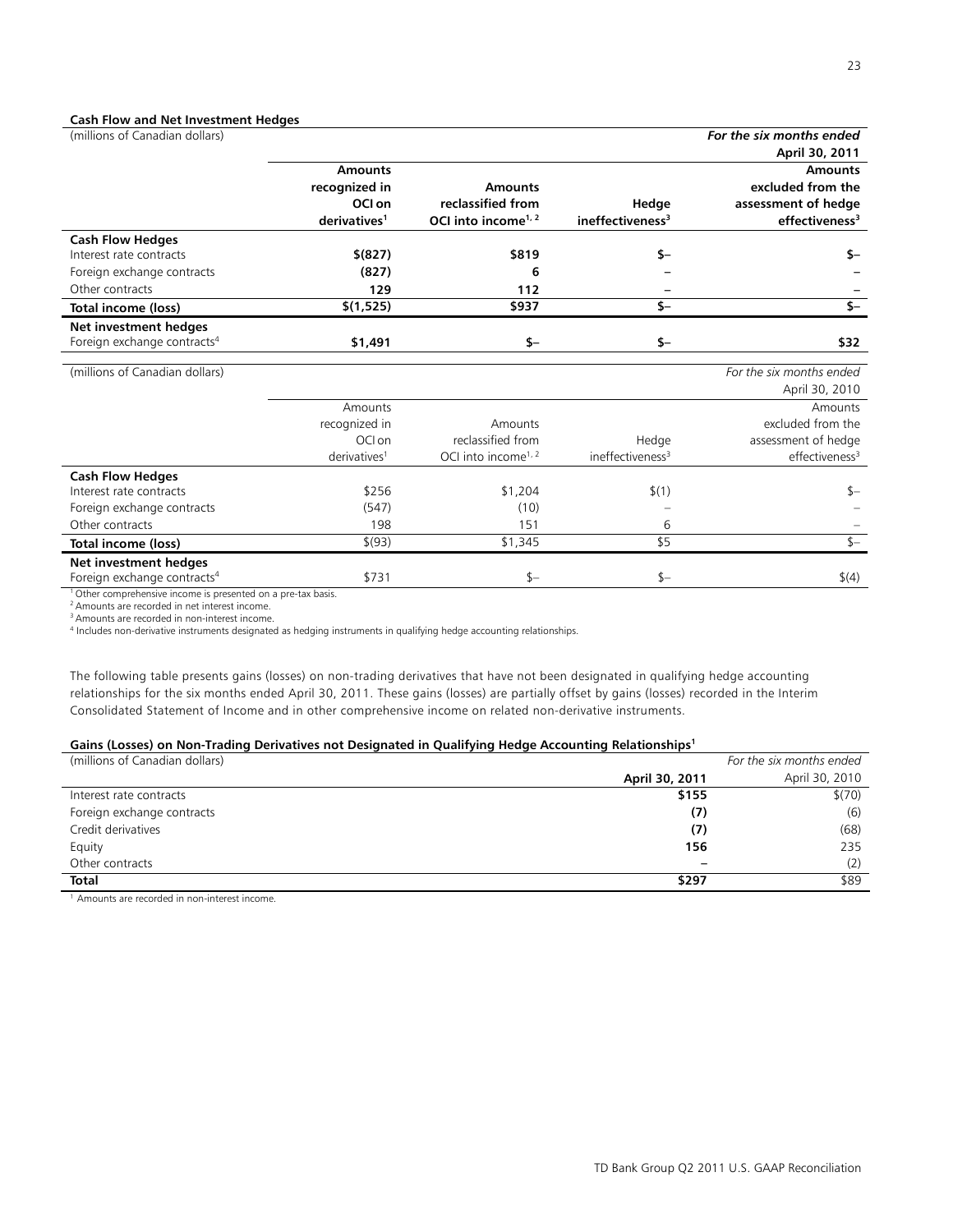The following table presents the notional principal balances for the Bank's OTC and exchange-traded derivative financial instruments as at April 30, 2011.

#### **Over-the-Counter and Exchange-Traded Derivatives**

(billions of Canadian dollars) **April 30, 2011** October 31, 2010

|                                             |           |                          | <b>Trading</b> |                          |              |           |
|---------------------------------------------|-----------|--------------------------|----------------|--------------------------|--------------|-----------|
|                                             | Over-the- | Exchange-                |                | Non-                     |              |           |
| <b>Notional principal</b>                   | counter   | traded                   | <b>Total</b>   | trading                  | <b>Total</b> | Total     |
| Interest rate contracts                     |           |                          |                |                          |              |           |
| Futures                                     | $S-$      | \$419.6                  | \$419.6        | $S-$                     | \$419.6      | \$255.4   |
| Forward rate agreements                     | 74.5      |                          | 74.5           | 1.0                      | 75.5         | 56.7      |
| Swaps                                       | 1,264.1   | -                        | 1,264.1        | 355.6                    | 1,619.7      | 1,346.3   |
| Options written                             | 37.7      | 32.4                     | 70.1           | 4.9                      | 75.0         | 50.9      |
| Options purchased                           | 33.5      | 41.3                     | 74.8           | 2.1                      | 76.9         | 59.0      |
| Total interest rate contracts               | 1,409.8   | 493.3                    | 1,903.1        | 363.6                    | 2,266.7      | 1,768.3   |
| Foreign exchange contracts                  |           |                          |                |                          |              |           |
| Futures                                     |           | 63.1                     | 63.1           | $\overline{\phantom{0}}$ | 63.1         | 17.5      |
| Forward contracts                           | 331.3     |                          | 331.3          | 38.5                     | 369.8        | 380.9     |
| Swaps                                       | 19.4      | -                        | 19.4           | 0.2                      | 19.6         | 20.4      |
| Cross-currency interest rate swaps          | 319.5     | -                        | 319.5          | 23.8                     | 343.3        | 337.2     |
| Options written                             | 38.6      | -                        | 38.6           | $\overline{\phantom{0}}$ | 38.6         | 53.7      |
| Options purchased                           | 34.2      |                          | 34.2           | -                        | 34.2         | 44.5      |
| Total foreign exchange contracts            | 743.0     | 63.1                     | 806.1          | 62.5                     | 868.6        | 854.2     |
| <b>Credit derivatives</b>                   |           |                          |                |                          |              |           |
| Credit default swaps – protection purchased | 3.9       |                          | 3.9            | 4.8                      | 8.7          | 10.0      |
| Credit default swaps - protection sold      | 2.8       | -                        | 2.8            |                          | 2.8          | 3.7       |
| Total credit derivative contracts           | 6.7       | $\overline{\phantom{0}}$ | 6.7            | 4.8                      | 11.5         | 13.7      |
| Other contracts                             |           |                          |                |                          |              |           |
| Equity contracts                            | 37.5      | 12.3                     | 49.8           | 20.8                     | 70.6         | 65.2      |
| Commodity contracts                         | 9.8       | 5.9                      | 15.7           | $\overline{\phantom{0}}$ | 15.7         | 12.5      |
| Total other contracts                       | 47.3      | 18.2                     | 65.5           | 20.8                     | 86.3         | 77.7      |
| <b>Total</b>                                | \$2,206.8 | \$574.6                  | \$2,781.4      | \$451.7                  | \$3,233.1    | \$2,713.9 |

## **DERIVATIVE-RELATED RISKS**

#### *Market Risk*

Derivatives, in the absence of any compensating upfront cash payments, generally have no market value at inception. They obtain value, positive or negative, as relevant interest rates, foreign exchange rates, equity, commodity or credit prices or indices change, such that the previously contracted terms of the derivative transactions have become more or less favourable than what can be negotiated under current market conditions for contracts with the same terms and the same remaining period to expiry.

 The potential for derivatives to increase or decrease in value as a result of the foregoing factors is generally referred to as market risk. This market risk is managed by senior officers responsible for the Bank's trading business and is monitored independently by the Bank's Risk Management Group.

## *Credit Risk*

Credit risk on derivatives, also known as counterparty credit risk, is the risk of a financial loss occurring as a result of the failure of a counterparty to meet its obligation to the Bank. The Treasury Credit area within Wholesale Banking is responsible for implementing and ensuring compliance with credit policies established by the Bank for the management of derivative credit exposures.

 Derivative-related credit risks are subject to the same credit approval, limit, and monitoring standards that are used for managing other transactions that create credit exposure. This includes evaluating the creditworthiness of counterparties, and managing the size, diversification, and maturity structure of the portfolios. The Bank actively engages in risk mitigation strategies through the use of multiproduct derivative master netting agreements, collateral, and other risk mitigation techniques. Master netting agreements reduce risk to the Bank by allowing the Bank to close out and net transactions with counterparties subject to such agreements upon the occurrence of certain events. The effect of these master netting agreements is shown in the table below entitled "Current Replacement Cost of Derivatives".

 Also shown in the table entitled "Current Replacement Cost of Derivatives", is the current replacement cost, which is the positive fair value of all outstanding derivative financial instruments, and represents the Bank's maximum derivative credit exposure.